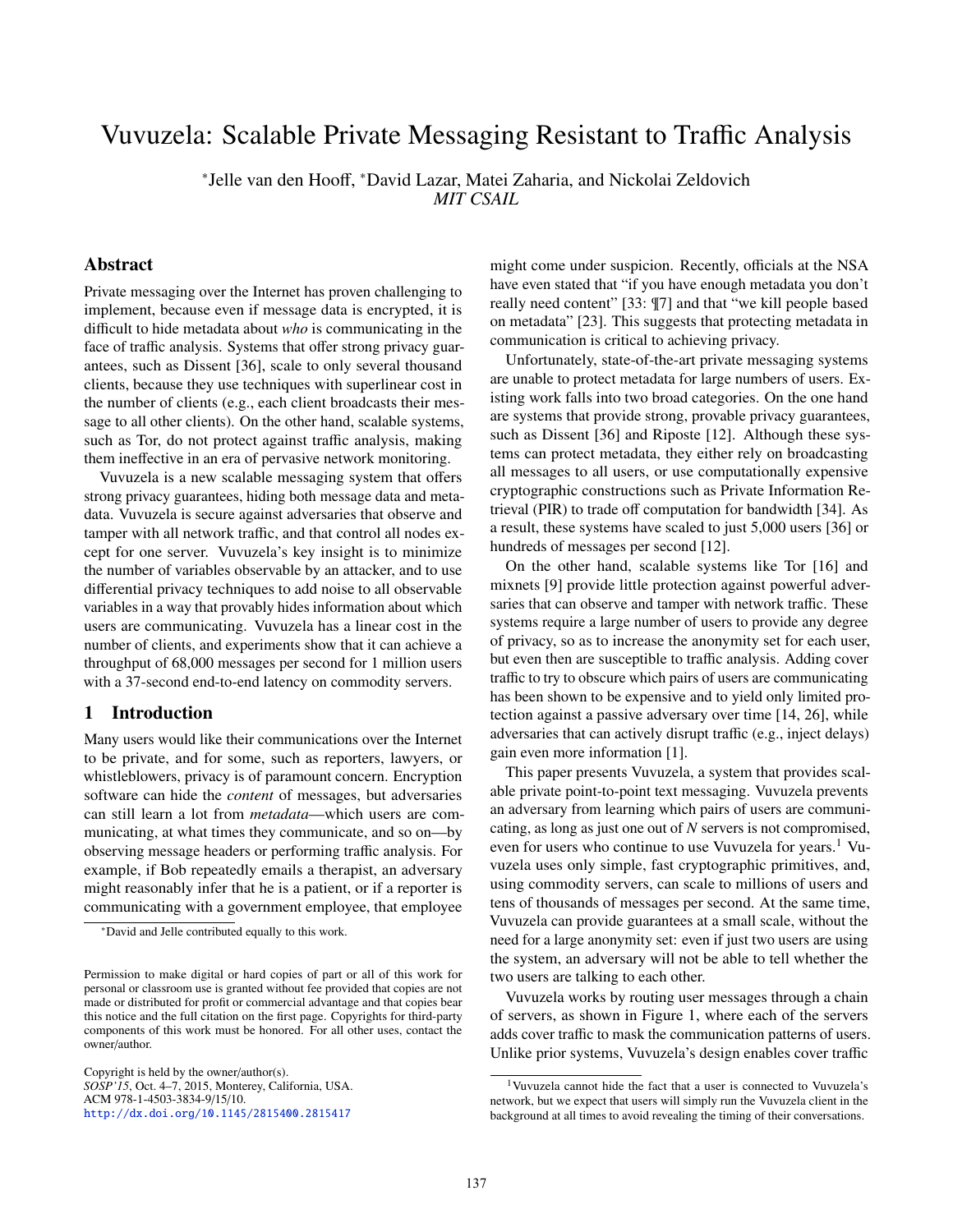

<span id="page-1-0"></span>Figure 1: Vuvuzela's overall architecture. The Vuvuzela network consists of a chain of servers, at least one of which is assumed to be trustworthy.

to scale to millions of users, and allows us to prove strong guarantees about the level of privacy provided by cover traffic. We achieve this using two key techniques.

First, Vuvuzela's protocols are carefully structured to reveal only a small, well-defined set of observable variables to an adversary. For instance, Vuvuzela's conversation protocol, used for sending messages, exposes just two variables: the total number of users engaged in a conversation, and the total number of users not engaged in one. It does *not* reveal which users are in each group. This is significantly smaller than the number of variables exposed by previous systems, and enables Vuvuzela to focus on minimizing the useful information that an adversary can learn from these variables.

Second, Vuvuzela adopts ideas from differential privacy [\[18\]](#page-15-9) to state precise privacy guarantees, and to bound information leakage over time by adding noise to the observable variables with cover traffic. Vuvuzela ensures that any observation that an adversary can perform will be "almost independent" of whether some user is active or not, $2$  which means that the adversary cannot learn who, if anyone, a user is talking to. Somewhat counter-intuitively, results from differential privacy show that the amount of cover traffic needed is constant—independent of the number of users—and we find that the amount is manageable in practice. Adding noise to achieve differential privacy is tractable for the small number of variables exposed by Vuvuzela, but it was not feasible for prior systems that expose many distinct variables.

Vuvuzela's design applies these techniques to build a complete messaging system that uses two protocols: an efficient point-to-point *conversation* protocol, for exchanging messages between users that have agreed to communicate, and a more expensive *dialing* protocol for starting conversations.

Vuvuzela's privacy guarantees are expressed in terms of differential privacy, which can be thought of as "plausible deniability." Each time a user sends a message in Vuvuzela, an adversary may be able to infer a small amount of statistical information—e.g., based on what the adversary observed, it seems a bit more likely that Alice and Bob were talking. However, Vuvuzela ensures that even the total information, over many messages exchanged by a user, still provides a strong level of differential privacy. For instance, our typical configuration ensures that, for a user who sends and receives 200,000 messages, the adversary's confidence about any given suspicion (e.g., whether Alice and Bob are talking) remains within  $2\times$  of what it was before the adversary monitored Vuvuzela.

To evaluate Vuvuzela, we implemented a prototype in Go on several commodity servers (36-core VMs on EC2). Results show that Vuvuzela can support 1 million users exchanging text messages (up to 240 bytes each) with an end-to-end latency of 37 seconds, achieving a throughput of 68,000 messages/sec, with the privacy level described in the previous paragraph. The cover traffic needed for this level of privacy is equivalent to about 1.2 million active users. More importantly, the cover traffic is *independent* of the number of active users, which helps Vuvuzela scale up well. For instance, scaling up to 2 million users increases the latency from 37 to 55 seconds.

Vuvuzela's results come at a non-trivial bandwidth cost. In the above configuration, clients use an average of 12 KB/sec (adding up to 30 GB over a month of continuous use, which may be high for a mobile phone with metered data service). Servers use an average of 166 MB/sec, and Vuvuzela also requires an untrusted CDN or BitTorrent-like system to distribute public dialing information to users (12 KB/sec per user, or 12 GB/sec in aggregate). Nonetheless, Vuvuzela is the first system to achieve private communication at this scale.

In summary, the contributions of this paper are:

- A new approach to hiding metadata in messaging systems, by minimizing the number of observable variables and applying differential privacy techniques.
- The design of Vuvuzela, the first private messaging system that can hide metadata while scaling to 2 million conversing users (which is about  $100\times$  higher than prior systems).
- An analysis of the privacy provided by Vuvuzela and an evaluation of Vuvuzela's performance and scalability.

## 2 Motivation and Goals

Vuvuzela aims to provide point-to-point messaging between users in a way that is *private* in the face of a strong adversary, who can observe and tamper with the entire network and all but one of Vuvuzela's servers. That is, an adversary should not be able to distinguish between a scenario where two particular users are communicating, and a scenario where they are not, even after interfering with the system. This section lays out the motivation for Vuvuzela and its security properties.

#### <span id="page-1-2"></span>2.1 Motivation

To get a better sense of why privacy is hard to provide under Vuvuzela's strong adversary model, consider a system with only *one* server, which is fully trusted. Even in this system, achieving privacy is nontrivial. For example, suppose that the server operates in fixed rounds, and each round, it first collects messages from all clients that wish to send one, and then sends each message to its recipient. Although the adversary cannot immediately tell which sender was responsible for a given recipient's message, he can still discover relevant information.

<span id="page-1-1"></span><sup>2</sup>More precisely, the probability of an observation when the user is active is at most  $e^{\epsilon}$  times the probability of the same observation when the user is inactive plus  $\delta$ , for some small  $\epsilon$  and  $\delta$ .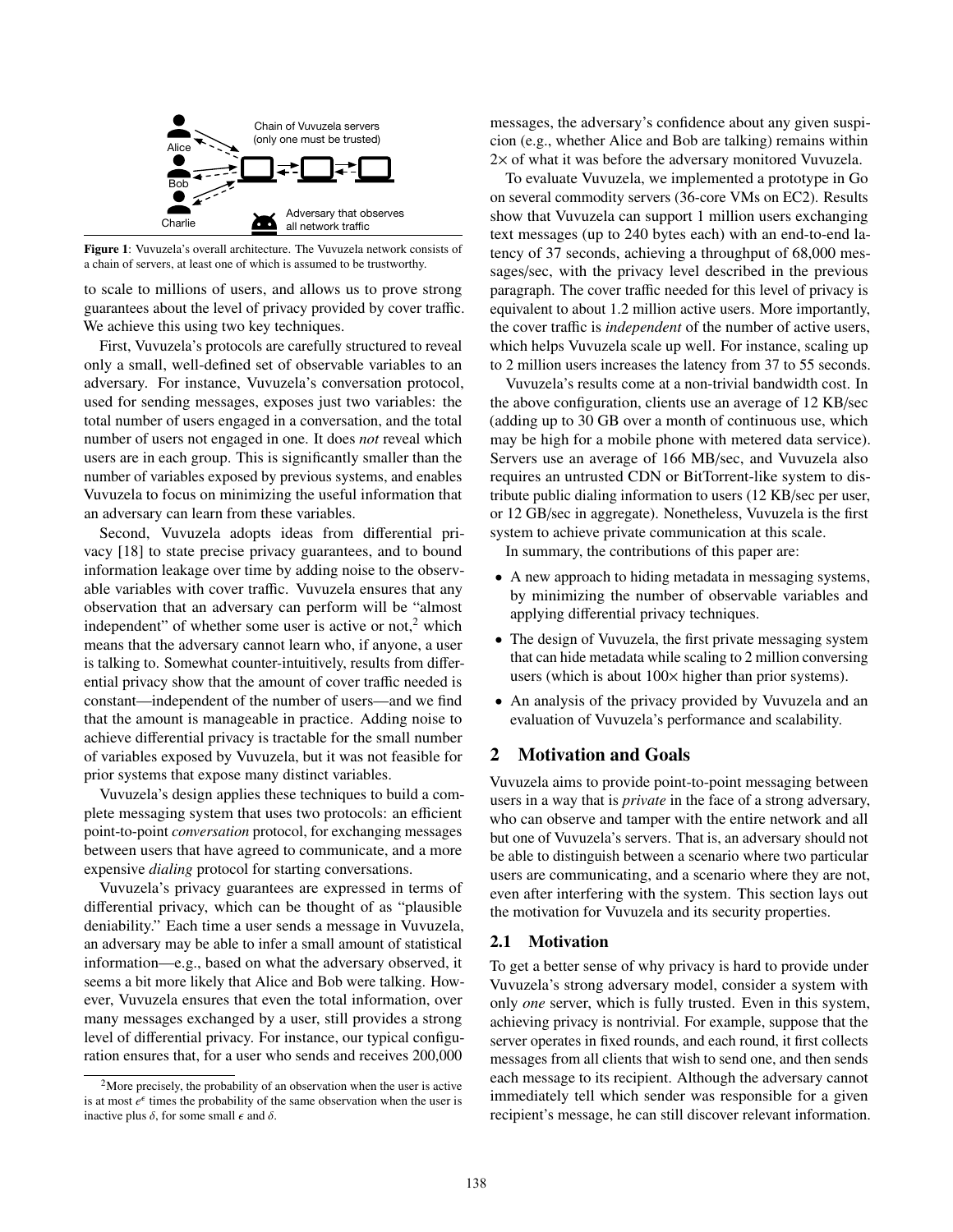

<span id="page-2-0"></span>Figure 2: Vuvuzela's security goal. An adversary must not be able to distinguish between various possible worlds. In one world, Alice is communicating through Vuvuzela with Bob. In another, she is connected but not exchanging messages with other users. In a third, she is communicating with Charlie. Vuvuzela gives Alice differential privacy: any event observed by the adversary has roughly equal probability in all worlds.

For instance, if the adversary suspects that Alice and Bob are communicating, he can temporarily block network traffic from Alice, and see whether Bob stops receiving messages. Or, in our model of a strong adversary, he can block traffic from *all* clients except for Alice and Bob, and see whether any messages got exchanged when just they are online.

As discussed in [§1,](#page-0-1) previous systems handle this problem using mechanisms that limit scaling, such as broadcasting all messages to all users [\[12,](#page-15-3) [36\]](#page-15-0) or cryptographic schemes like PIR [\[34\]](#page-15-4). As a result, these systems are limited to a few thousand users or a few hundred messages per second.

In fact, due to the attacks above, any system that reveals *some* information about the number of messages exchanged is vulnerable to our adversary over many rounds, because he can use attacks like blocking one of Alice and Bob and seeing how that changes the number of exchanged messages. Furthermore, in Vuvuzela, unlike in the simpler setting above, we must protect not only against a network adversary but all but one of the servers being compromised. Our security goals take this into account to protect each user over many rounds.

#### <span id="page-2-2"></span>2.2 Security goals

Informally, the security definition we want is the following: for each user (call her Alice), the adversary *should not be able to distinguish between any of Alice's possible communication patterns*, even after Alice exchanges many messages.

We make this definition precise using differential privacy [\[17\]](#page-15-10), which can be thought of as a formalization of "plausible deniability." Differential privacy says that for any observation *O* that the adversary might make of the system, the probability of observing *O* should be similar regardless of Alice's communication pattern, as shown in Figure [2.](#page-2-0) Formally, we define differential privacy for Vuvuzela as:

**Definition 1.** A randomized algorithm  $M$  is  $(\varepsilon, \delta)$ *di*ff*erentially private for adjacent inputs x and y if, for all sets of outcomes*  $S$ ,  $Pr[M(x) \in S] \le e^{\varepsilon} \cdot Pr[M(y) \in S] + \delta$ .

In our case, inputs *x* and *y* are the user actions (i.e., which users are communicating). We consider two inputs *adjacent* if they differ only in the messages exchanged by one user (say, Alice). $3$  One of the inputs represents the real actions taken by Alice (e.g., that she exchanged messages with Bob), while the other input represents Alice's hypothetical "cover story," which is an alternative set of actions that Alice could claim to have made, and which should appear almost as plausible as her real actions (e.g., that she never communicated with anyone, or that she exchanged messages with Charlie). The function *M* represents the observations made by the adversary after he performs whatever manipulation he wishes of the system.

Intuitively, the definition says that any set of observations by an adversary (the payload of network packets, the state of compromised servers, etc.) is almost as likely given Alice's real actions as it is given some cover story for Alice. As a result, regardless of what the adversary suspects Alice is doing (e.g., talking to a reporter from the Guardian), monitoring Vuvuzela provides only a limited improvement in the adversary's certainty of that suspicion (bounded by  $e^{\varepsilon}$  and  $\delta$ ).<br>
Vuyuzela does not require users to explicitly spe

Vuvuzela does not require users to explicitly specify a cover story; rather, the definition says that all user actions (both real and any possible "cover stories") will look about the same to an adversary. This covers *all* information that an adversary might learn about Alice's communications: not only whether she's talking to Bob, but whether she's communicating at all (or just running an idle client). This definition subsumes most other privacy guarantees that Alice might want in practice: distinguishing whether she is talking to Bob or Charlie, whether she has ever talked to a particular 100-person group, etc.

Vuvuzela operates in *rounds* during which each user can send and receive one message. Despite hiding a lot of information, Vuvuzela does allow an adversary to learn some information each round. Thus, the degree of privacy depends on how many rounds Alice participated in—or, more precisely, on the number of rounds in which her actions differ from her potential cover stories. We discuss this in more detail in [§6.](#page-7-0) In practice, we usually configure Vuvuzela to provide  $\varepsilon = \ln 2$ and  $\delta = 10^{-4}$  for 200,000 rounds, which means that even after Alice exchanges 200,000 messages an adversary should be Alice exchanges 200,000 messages, an adversary should believe that the likelihood of Alice's cover story is within  $2 \times$  of the likelihood of what she actually did (unless the adversary gets lucky, with probability  $10^{-4}$ , and learns a bit more).

Vuvuzela cannot hide the fact that a user is connected to the system. To limit the information disclosed by the fact that Alice connects to Vuvuzela, we recommend that users run the Vuvuzela client at all times. In principle, users are allowed to connect at any time, but if this correlates with information they are trying to hide, Vuvuzela cannot help. For instance, if Alice and Bob always start their Vuvuzela clients before their daily chat, and then promptly shut down their clients after, an adversary could infer that they are talking. On the other hand, if their Vuvuzela clients are running at all times, an adversary cannot learn when or with whom they are talking.

<span id="page-2-1"></span><sup>3</sup>As we describe in [§4,](#page-4-0) when two users are communicating through Vuvuzela, each one is performing a message exchange, so it makes sense to talk about the message exchanges of one user.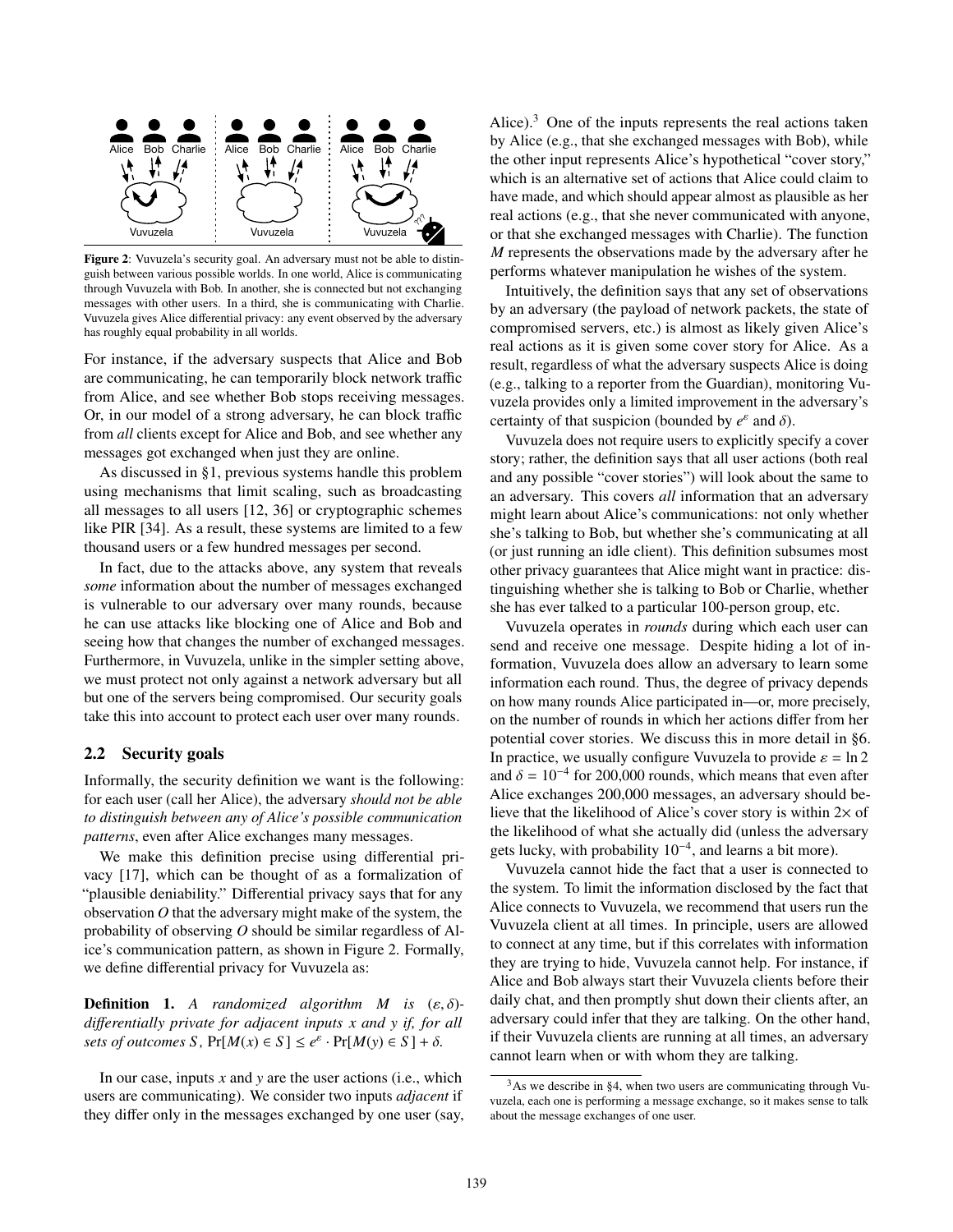## <span id="page-3-2"></span>2.3 Threat model

Vuvuzela's design assumes an adversary who controls all but one of the Vuvuzela servers (users need not know which one), controls an arbitrary number of clients, and can monitor, block, delay, or inject traffic on any network link. Two users, Alice and Bob, communicating through Vuvuzela should have their communication protected if their two clients, and any one server, are uncompromised. Since users will communicate over multiple rounds, we assume that the adversary may also monitor and interfere with them over multiple rounds.

Our cryptographic assumptions are standard. We assume secure public and symmetric key encryption, key-exchange mechanisms, signature schemes and hash functions. We also assume that the Vuvuzela servers' public keys are known to all users, and that two users who wish to communicate know each other's public keys. Separate mechanisms are needed to let users discover each other's keys, but we consider these orthogonal to the private communication problem in this paper, which is difficult even with these assumptions.<sup>[4](#page-3-0)</sup>

We further assume that honest Vuvuzela clients and servers faithfully implement the Vuvuzela protocol, and that there is no data leakage through side channels. Of course, some clients and servers may be controlled by an adversary (in which case, they need not follow the protocol), but honest clients and servers are assumed to be running bug-free implementations.

In terms of availability, Vuvuzela assumes that clients can misbehave, but that each server will handle requests properly. Any server can mount a denial-of-service (DoS) attack by blocking messages. This is unavoidable given our assumptions that the adversary can actively tamper with the network, and that at least one server is honest (thus, messages cannot bypass any server). However, even if an adversary mounts a DoS attack on Vuvuzela, the adversary would not learn any additional information (unless the users, as a result of the DoS attack, switch to a less-secure chat protocol).

## 3 Overview

To help understand Vuvuzela's design, this section provides a high-level overview of the system, and the next two sections will dive into the details of Vuvuzela's protocols.

Vuvuzela consists of a single chain of *servers* to which *clients* connect to communicate. We assume that the chain of servers, along with each server's public key, is known to clients ahead of time; all clients use the same chain. Clients always connect to the first server in the chain, which in turn connects to the second server, and so on.

Vuvuzela clients participate in two protocols. The first protocol, called the *conversation* protocol, allows a pair of users to exchange messages, assuming that they both decided to communicate with one another. The second protocol, called *dialing*, allows one user to request a conversation with another.



Figure 3: Overview of Vuvuzela's conversation protocol.

<span id="page-3-1"></span>When a client first connects to Vuvuzela, it starts by listening for incoming calls through the dialing protocol. When the client receives an incoming call, the user can choose to enter into a conversation with the caller, which enables them to exchange messages. Conversely, one can dial another user, and preemptively enter into a conversation with that user, in anticipation that user will reciprocate.

#### 3.1 Protocol mechanics

Vuvuzela's two protocols communicate through *dead drops*: virtual locations on Vuvuzela's servers where one client deposits a message, and another client picks it up. [Figure 3](#page-3-1) gives an overview of Vuvuzela's dead-drop-based design. For example, to hold a conversation, two Vuvuzela clients agree on a randomly chosen *conversation dead drop* for each message exchange. The two clients can now exchange messages by placing them in (and retrieving them from) this dead drop. Dead drops are named by 128-bit IDs, so honest clients should never collide in the dead drops they choose.

Similarly, each user (identified by the user's public key) is assigned to an *invitation dead drop*, based on a hash of the user's public key. This dead drop is shared with other users. Dialing a user thus requires placing a message into that user's invitation dead drop. Each user's client periodically polls its invitation dead drop, and checks if any of the messages there are for it. As we describe in [§5,](#page-6-0) we will prevent an adversary from learning whether Alice is receiving invitations by adding cover traffic to invitation dead drops.

Vuvuzela's dead drops are ephemeral, meaning they do not persist over time. Instead, Vuvuzela works in synchronous *rounds*, each with a new set of dead drops. The first server in Vuvuzela's chain is responsible for coordinating the round, by announcing the start of a round to clients and waiting a fixed amount of time for clients to declare what dead drop they want to access. The servers collect all of the requests in a given round, perform the accesses requested by clients (e.g., put a message into a dead drop, or get the contents of a dead drop), and return the results to each client. There is no way to access a dead drop once the corresponding round is over. If

<span id="page-3-0"></span><sup>4</sup> Because Vuvuzela does rely on cryptography, it only provides computational differential privacy [\[27\]](#page-15-11), although we do not include a full formalization of such in this paper.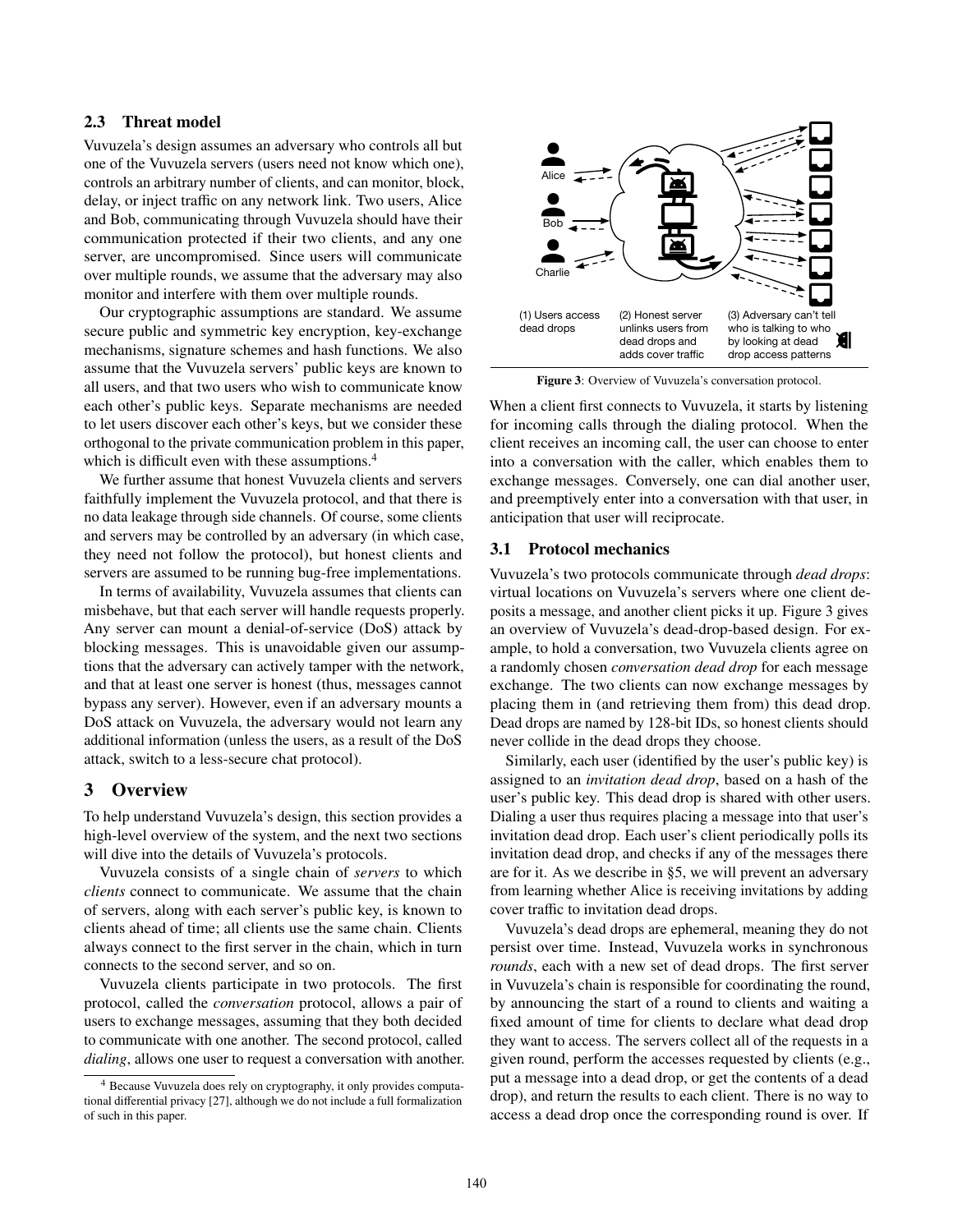a client temporarily goes offline, it might be unable to send a message in a particular round, or might miss a message meant for it; Vuvuzela deals with these issues through retransmission at a higher level (in the client itself). Vuvuzela's round-based design makes it difficult for an adversary to correlate dead drop accesses over time; for instance, the conversation protocol chooses a new pseudo-random dead drop for each round.

## 3.2 Achieving privacy

Building on the round-based dead drop design, Vuvuzela achieves privacy through a combination of *constant-bandwidth protocols*, *mixnets*, and *cover tra*ffi*c*, as illustrated in Figure [3.](#page-3-1) In particular, Vuvuzela addresses three classes of attacks as follows; we discuss these defenses in more detail in [§4](#page-4-0) and [§5,](#page-6-0) and formally analyze the resulting privacy in [§6.](#page-7-0)

Network traffic. To limit the information that an adversary can learn by watching the network traffic between Vuvuzela clients and Vuvuzela servers, Vuvuzela encrypts all messages. Furthermore, Vuvuzela ensures that message sizes, and the rate at which messages are sent, are independent of user activity (via padding, splitting, etc). Vuvuzela clients also send messages at a fixed rate (queueing messages if the user types too fast, or generating empty messages if the user has not typed anything). One implication of this design is that there's a fixed number of conversations that a client can participate in per round (in our prototype, we set this to one).

Anonymizing dead drop accesses. Dealing with server compromises is a challenge in Vuvuzela. Dead drops are stored in memory on the last server in the chain, and all requests to this server are encrypted. However, we assume that any server including this last server—could be compromised. This can be problematic if an adversary can determine which pair of users accessed a given dead drop.

To address this attack, Vuvuzela uses a mixnet approach. In particular, all requests are recursively encrypted under the public key of each server in Vuvuzela's chain. Each server is responsible for decrypting incoming requests, and randomly shuffling all of the requests in a round before forwarding them to the next server. This design ensures that, if there is an honest server in the chain, an adversary cannot figure out which incoming request corresponds to an outgoing request, and thus prevents an adversary with access to the dead drops on the last server from learning *which* users accessed them.

Hiding dead drop access counts. Even with a mixnet, an adversary can still learn some information from just the *number* of dead drops that are accessed each round. For instance, an adversary might correlate the fact that a conversation seems to stop every time either Alice's or Bob's network disconnects. To obscure this information, Vuvuzela servers add *noise* requests—randomly generated requests that are indistinguishable from real user requests—to prevent statistical correlation attacks. As we show later, techniques from differential privacy allow us to precisely quantify the resulting level of privacy.



<span id="page-4-1"></span>Figure 4: Strawman conversation protocol that does not hide information about which users accessed a given dead drop.

# <span id="page-4-0"></span>4 Conversation Protocol

To understand the design of Vuvuzela's conversation protocol, consider a strawman version of the protocol shown in [Figure 4,](#page-4-1) where users access dead drops by sending messages to a single server controlled by an adversary. In this protocol, clients issue just one kind of request—a message exchange—which deposits a message into a dead drop, and returns the other message (if any) that was deposited into the same dead drop in that round. While it forms the basis of the Vuvuzela protocol, this strawman allows an adversary to observe three variables:

- 1. Which users participated in each round.
- 2. Which users accessed each dead drop, which allows the adversary to link users to one another. (The adversary can compromise the server storing the dead drops to see this.)
- 3. How many messages were successfully exchanged each round, which is equivalent to how many dead drops were accessed twice in that round. This is a subset of the information that an adversary can derive from the above variables, but we list it separately because hiding it requires a different approach.

Vuvuzela's conversation protocol, shown in Algorithms [1](#page-5-0) and [2,](#page-5-1) hides all but the last variable from the strawman design, and for the last variable, obscures it with enough cover traffic to provide a high degree of privacy. The rest of this section describes how Vuvuzela achieves this.

# 4.1 Hiding variables

Hiding which users are active. To eliminate the variable of which users are participating in each round, all users always perform an exchange, even if they have no partner. For example, in Figure [4,](#page-4-1) Charlie performs an exchange with a random dead drop. To make sure that all exchange requests look the same to an adversary, all messages are padded to the same length and encrypted using an indistinguishable encryption scheme, and the last Vuvuzela server returns an empty message when it receives only one exchange for a dead drop.

Randomizing dead drop IDs. If Alice and Bob were to always use the same dead drop ID, then an adversary might correlate the fact that Alice and Bob are online with the fact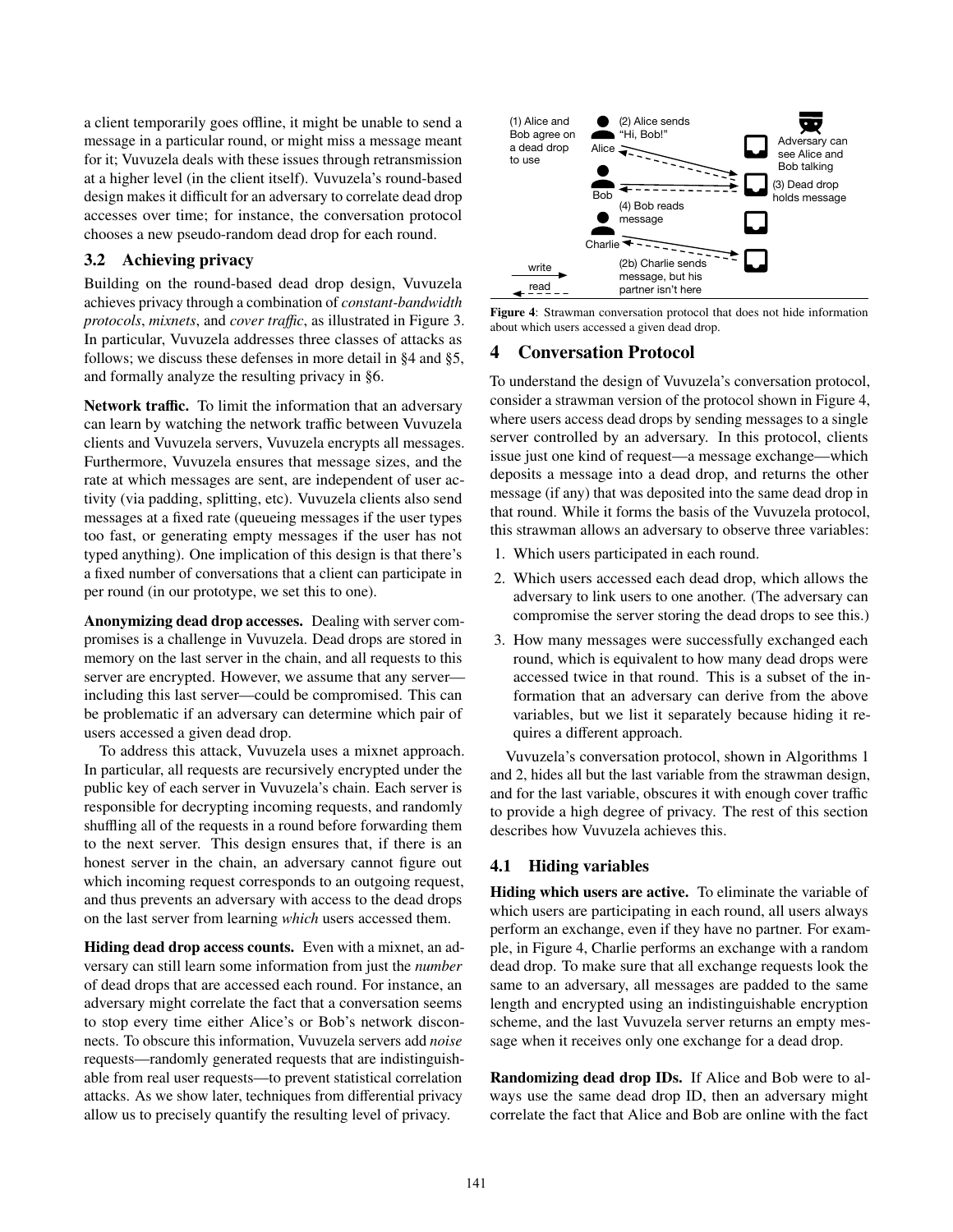#### Algorithm 1 Conversation round: client

Consider a user Alice, with public key *pk*alice and secret key *sk*alice. Each server *i*, ranging from 1 to *n*, has a public key  $pk_{\text{server}}^i$ . Alice's client takes the following steps for each round *r*:

- 1a. Compute dead drop and encrypt message (if Alice is in an active conversation with user Bob, whose public key is  $pk_{\text{bob}}$ : Using Diffie-Hellman, compute a shared secret  $s_{n+1}$  = DH( $sk<sub>alice</sub>, pk<sub>bob</sub>$ ). The dead drop will be  $b = H(s<sub>n+1</sub>, r)$ . Pad and encrypt Alice's message *m* using nonce *r* and secret key *s<sup>n</sup>*+<sup>1</sup> to get  $e_{n+1} = (b, Enc(s_{n+1}, m))$ . If Alice has not typed in any message this round, *m* is the empty message.
- 1b. Construct fake request (if Alice is not in an active conversation): Generate a random public key  $pk_{\text{rand}}$ , and let *m* be the empty message. Compute shared secret *s<sup>n</sup>*+1, dead drop *b*, and resulting ciphertext  $e_{n+1}$  as above, with  $pk_{rand}$  instead of  $pk_{bob}$ .
- 2. Onion wrap the request and send it to the servers: Alice's client encrypts the request for each server in the chain. Encryption happens in reverse, from server *n* to server 1, as server 1 will be the first to decrypt the request. For each server *i*, generate a temporary keypair  $(pk_i, sk_i)$ . Then, re-encrypt  $e_{i+1}$  with  $s_i = \text{DH}(sk, nk_i^i)$ . It are  $e_i = (nk, \text{Fnc}(s, q_i, i))$ . DH(*sk<sub>i</sub>*,  $pk_{\text{server}}^i$ ) to get  $e_i = (pk_i, \text{Enc}(s_i, e_{i+1}))$ .
- 3. Receive the result from the servers and unwrap it: After sending  $e_1$  to server 1, Alice's client gets back  $e'_1$ . If she is not in an active conversation, the result is irrelevant (it is an encryption of an empty message). If she is in an active conversation with Bob, Alice's client decrypts the layers:  $e'_{i+1} \leftarrow \text{Dec}(s_i, e'_i)$ . After decrypting  $e'_{i+1}$  and unpadding the message. Alice's client can decrypting  $e'_{n+1}$  and unpadding the message, Alice's client can display the message Bob sent her (if it's not the empty message).

<span id="page-5-0"></span>that a particular dead drop is active. To ensure that an adversary cannot learn anything from the dead drops IDs accessed each round, Vuvuzela clients use a cryptographically secure pseudo-random number generator to generate a dead drop ID each round based on a shared secret and the round number. (Two users generate their shared secret based on their public keys.) This ensures that an adversary cannot learn any information from the dead drop IDs being accessed in a given round, and cannot correlate the dead drop IDs across rounds.

Unlinking users from requests. To eliminate the observable connection between the sender of a message, the dead drop that the message is placed in, and the eventual recipient of the message, Vuvuzela employs a mixnet design. To make sure that exchange requests get mixed, each client encrypts their request with the public key of each server. If there are three servers, with public keys  $pk_1$ ,  $pk_2$ , and  $pk_3$ , then a user encrypts their request *r* to form  $E_{pk_1}(E_{pk_2}(E_{pk_3}(r)))$ .<sup>[5](#page-5-2)</sup> This onion construction ensures that the request *r* can be decrypted only if each server removes its encryption layer in turn. Within each server's layer of encryption, the user also includes a temporary key for that server to use to encrypt the user's result on the way back, as shown in Algorithm [1.](#page-5-0) Each server waits for all of the round's requests to come in, decrypts its layer of encryption, and shuffles all the requests with a random

#### Algorithm 2 Conversation round: server

- 1. Collect and decrypt requests: Server *i* receives many requests of the form  $e_i = (pk_i, Enc(s_i, e_{i+1}))$ , either from clients or from<br>the previous server in the chain. The server first computes all the the previous server in the chain. The server first computes all the shared secrets  $s_i = \text{DH}(sk_{\text{server}}^i, pk_i)$ , and then decrypts  $e_{i+1}$ .
- 2. **Generate cover traffic**: The server samples a random  $n_1$  and  $n_2$ from Laplace( $\mu$ ,  $b$ ) capped below at 0. Then, the server generates  $[n_1]$  individual accesses to random dead drops with random requests, and  $\lceil n_2/2 \rceil$  pairs of accesses. These fake requests are added to the pool of requests for this round.
- 3a. Shuffle the requests and send them to the next server (servers  $i < n$ ): The server computes a permutation  $\pi$  for this round, shuffles all the requests according to  $\pi$ , and sends them to the next server. After the next server returns the results, the server unshuffles them by applying the inverse permutation  $\pi^{-1}$ .
- 3b. Process all requests and dead drops (server  $i = n$ ): The last server matches up all the accesses to each dead drop. For each pair of exchanges on the same dead drop, the server exchanges the contents of the requests and returns those.
- 4. **Encrypt results and return them**: Each resulting message  $e'_{i+1}$ gets encrypted to  $e'_i = \text{Enc}(s_i, e'_{i+1})$ , and all messages get returned.

<span id="page-5-1"></span>permutation. Since obtaining *r* requires every server to decrypt the onion, this means that at least one server will shuffle *r* along with all other requests in the same round (since we assume one server is honest and following the protocol).

This provides a strong degree of security. More precisely, if the honest server is the last one, then the adversary has no visibility into which dead drops are being accessed by users. If the honest server is one of the mixing servers (i.e., not the last server), the adversary cannot correlate the requests going into the honest server with the ones coming out, as the adversary is assumed not to have that server's private key. Consequently, a user cannot be linked to their dead drop requests after mixing.

After processing the exchanges, the results get passed back through the chain in reverse. Each server encrypts each result with the temporary key that was left for it on the way in, applies the shuffling permutation in reverse, and sends it back to the previous server in the chain, or the original user for the first server in the chain (Algorithm [2\)](#page-5-1). Again, Vuvuzela's assumption of at least one honest server prevents an adversary from linking any result to the corresponding dead drop exchange.

#### <span id="page-5-3"></span>4.2 Obscuring the number of messages exchanged

At first glance, it might seem as if the mixnet already provides strong privacy guarantees. Every round, each user picks a random dead drop, sends an indistinguishable request, and the protocol ensures the adversary cannot tie the user to the dead drop that was accessed. How is this protocol insecure?

The problem lies in the one remaining observable variable: the histogram of dead drop access counts. While the dead drop IDs and dead drop contents are all indistinguishable from our adversary's perspective, some dead drops still look different. For example, in Figure [4,](#page-4-1) one dead drop is accessed twice in

<span id="page-5-2"></span><sup>5</sup>Of course, *r*'s contents is also encrypted with the recipient's key.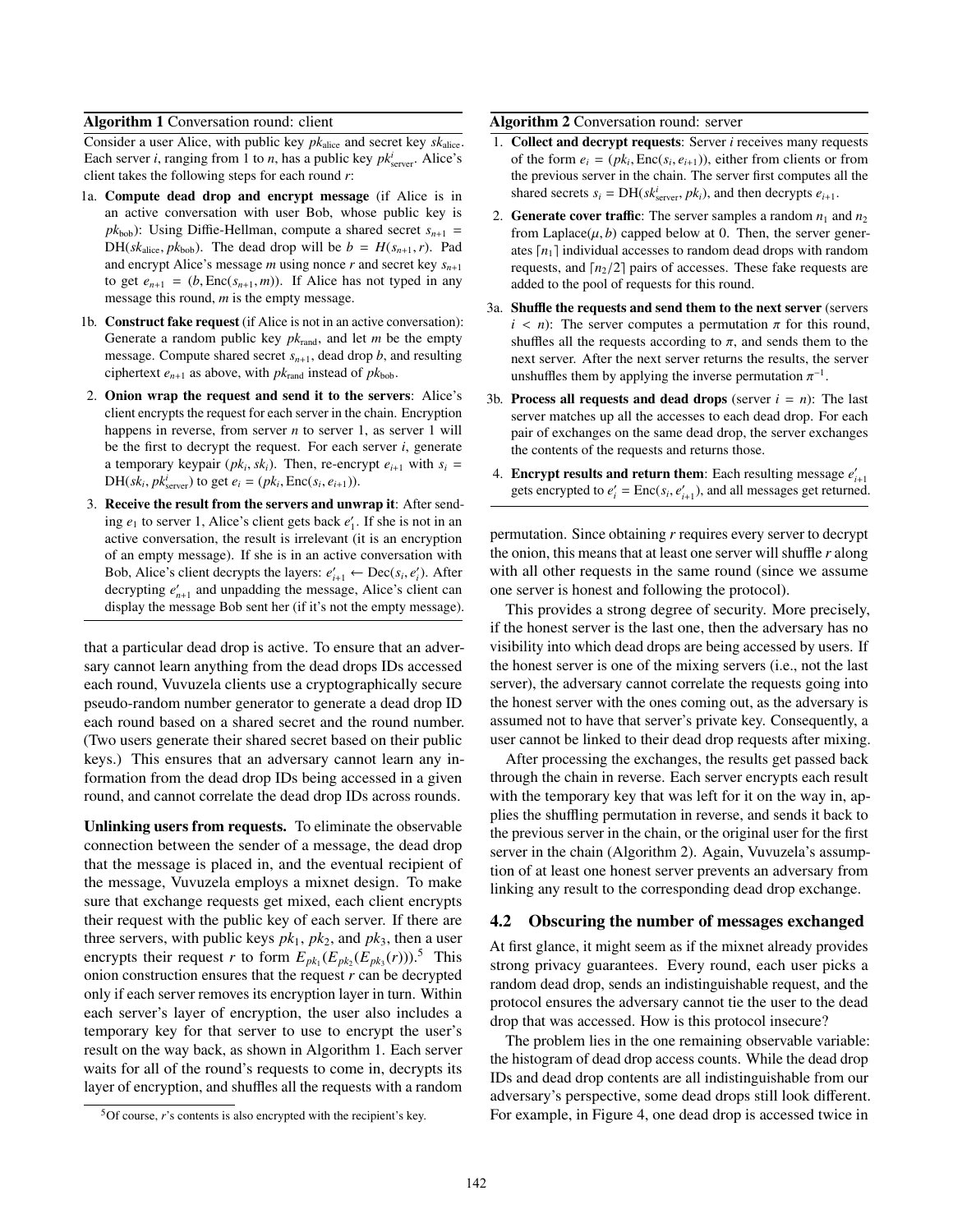a round, while another dead drop is accessed just once. As we described in [§2.1,](#page-1-2) this can provide valuable information by exposing the number of messages exchanged.

One attack possible with a mixnet design involves the adversary controlling, for example, the first and third Vuvuzela servers. Suppose the adversary wants to know whether Alice and Bob are communicating. To figure this out, he collects requests from all users at the first server, but then throws away all requests except those from Alice and Bob. Then, he passes these requests to the second server. The second server will mix the requests and send them to the third server. If the adversary controls the third server, he can now figure out whether Alice and Bob are talking! Specifically, if Alice and Bob are communicating, the third server will see two exchanges for the same dead drop; otherwise, it will not.

An adversary who might not be willing to perform such invasive attacks could still learn a lot from dead drop access patterns. For example, the adversary can simply wait for Alice to go offline, and look at the difference in dead drop access counts between rounds. If the number of dead drops with two exchanges decreases, the adversary can infer that Alice was probably talking to someone in the previous round.

These attacks demonstrate that even a small amount of observable information can be valuable. Luckily, we can completely describe the variables observable to an adversary with two numbers: the number of dead drops that had one exchange request, and the number of dead drops that had two exchange requests. Beyond their number of accesses, the dead drops are cryptographically indistinguishable.<sup>[6](#page-6-1)</sup>

To hide these last two variables, each server generates *cover traffic* requests that look like accesses to random dead drops. The server draws two samples,  $n_1$  and  $n_2$ , from the distribution  $max(0, Laplace(\mu, b))$ , and adds  $\lceil n_1 \rceil$  requests that each access a dead drop once, and  $\lceil n_2/2 \rceil$  pairs of requests that access the same dead drop. The server shuffles these requests along with the real ones before passing them to the next server, and removes them when results come back. [§6](#page-7-0) explains why we chose this distribution, and explains how to set  $\mu$  and  $b$ .

Cover traffic adds random noise to the dead drop access counts at the last server. As a result, an adversary will no longer learn much by throwing away all requests except those from Alice and Bob, and an adversary will also no longer learn much when Alice goes offline, as the cover traffic hides those valuable small changes in the access counts.

Although cover traffic hides the exact number of dead drops accessed once or twice, an adversary can still tell roughly how many people are talking, by looking at the number of dead drops accessed twice and subtracting the average amount of noise. This meets our security goal, which is to prevent an adversary from learning information about a single individual.

#### <span id="page-6-0"></span>5 Dialing Protocol

Vuvuzela's conversation protocol is useful for pairs of users that have agreed to talk to each other. However, users need a way to start conversations with new partners or restart conversations with previous partners (users can have a fixed number of conversations per round, so a user may end one conversation to make room for another). This is handled by Vuvuzela's dialing protocol. We expect that users use dialing each time they want to start a new conversation with a partner, even if they have talked to this partner before (but have since stopped exchanging messages through the conversation protocol).

In principle, combining the conversation and dialing protocols could improve privacy, by making conversation and dialing requests indistinguishable from one another. However, as we show in the rest of this section, dialing has significantly different message size requirements, which led to our decision to expose two distinct protocols in Vuvuzela.

#### 5.1 Overview

In Vuvuzela's dialing protocol, a user can send an invitation to talk to another user identified by a long-term public key. The invitation itself consists of the sender's public key. Then, the two users can derive a shared secret from their keys using Diffie-Hellman and use the conversation protocol to chat. The challenge Vuvuzela's dialing protocol addresses is, once again, to reveal as few variables to an adversary as possible, and to add the right amount of noise to those variables.

Unlike the conversation protocol, dialing cannot use random dead drop IDs, because users do not know which other users may wish to dial them. Instead, the dialing protocol uses a number of large *invitation dead drops*, as shown in Figure [5.](#page-7-1) Each such dead drop receives all invitations for a fixed set of public keys; with *m* invitation dead drops, public key *pk*'s invitations are stored in dead drop  $H(pk)$  mod *m*, where *H* is a standard cryptographic hash function. Each user downloads all invitations from their dead drop (including noise invitations added as cover traffic) and tries to decrypt every invitation to find any that are meant for them. If a user wishes to accept a sender's invitation, the user simply starts the conversation protocol based on that sender's public key.[7](#page-6-2)

Similar to the conversation protocol, Vuvuzela hides three sets of variables from an adversary:

- 1. Which users participated in the protocol each round?
- 2. What dead drop did some sender add an invitation to?
- 3. Given a dead drop, how many invitations are in it (since the adversary can link recipients to dead drop IDs)?

<span id="page-6-1"></span><sup>&</sup>lt;sup>6</sup>It is possible for a dead drop to get more than two exchanges if an adversary issues many exchanges for a dead drop. However, uncompromised users choose random dead drops, making the probability of a collision negligible. Thus, we focus on dead drop access patterns of uncompromised users; the adversary already knows the accesses by compromised users.

<span id="page-6-2"></span><sup>7</sup> To tie the sender's public key to an identity, the Vuvuzela client software can use either manually entered out-of-band verified public keys, or a local copy of a public database of keys such as a PGP key server.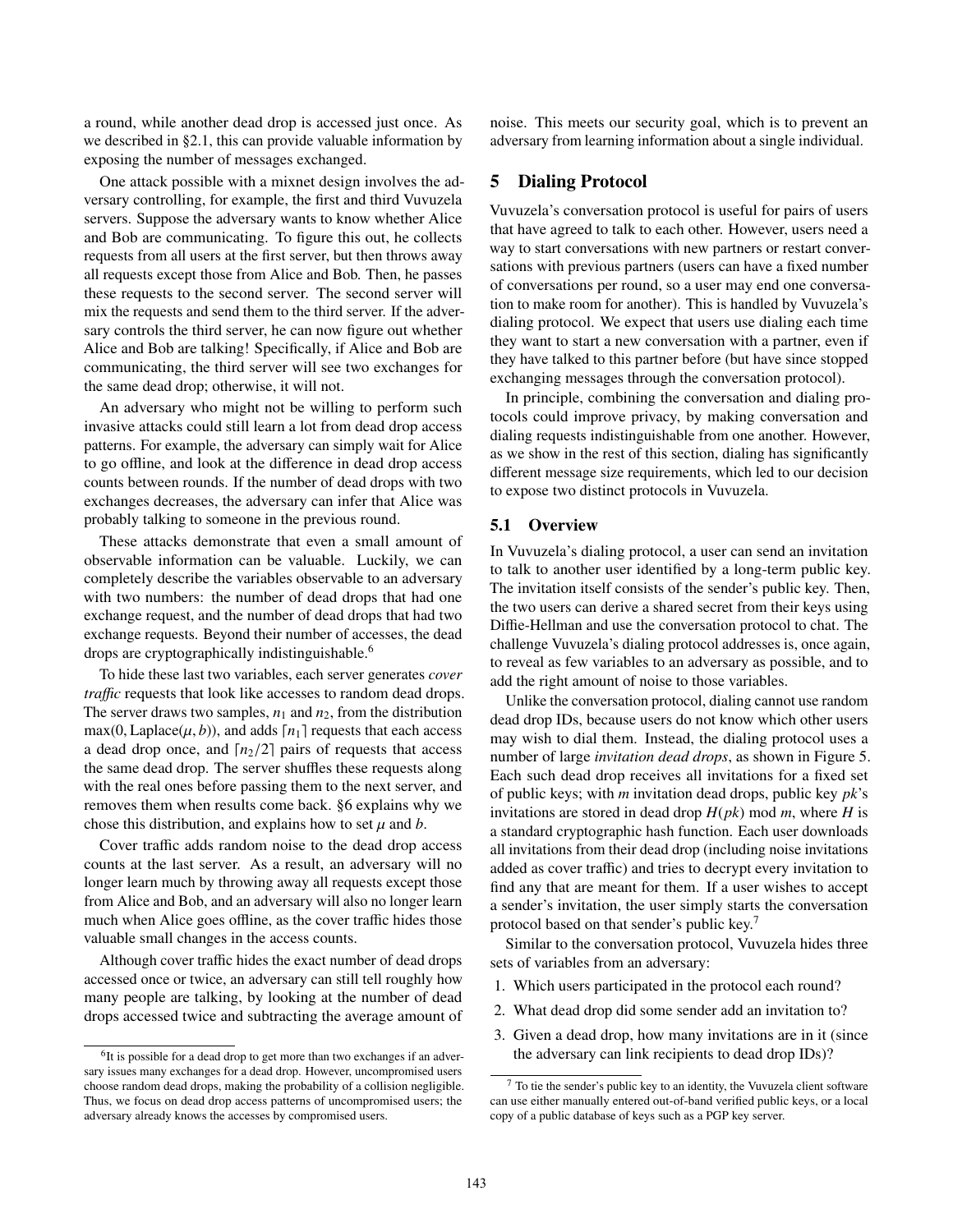

Figure 5: Overview of Vuvuzela's dialing protocol.

<span id="page-7-1"></span>As in the conversation protocol, Vuvuzela hides the first set of variables using fake invitations, the second set using a mixnet, and the third set by adding cover traffic.

However, there are three important differences from the conversation protocol. First, Vuvuzela does not hide which dead drop a client downloads; this is because Vuvuzela assumes the user's public key is well known, and thus the adversary knows the client's invitation dead drop. Second, the responses are variable length (since there can be a varying number of invitations in a dead drop). Third, the observable variable is now the number of invitations in a dead drop, rather than simply the histogram of dead drop access counts.

Even though the dialing protocol has more observable state that needs noising, we show that the noise required is manageable because invitations are smaller and less frequent than conversation messages. By carefully choosing the number of dead drops, Vuvuzela can also make the total noise proportional to the number of actual invitations; each client needs to download just one dead drop worth of noise.

#### 5.2 Unlinking senders from invitations

Like conversations, dialing in Vuvuzela take place in rounds. Our prototype starts a new dialing round every 10 minutes, which translates into the latency of starting a new conversation.

For each round, the Vuvuzela servers fix a number *m* of invitation dead drops to create [\(§5.4](#page-7-2) describes how to best set *m*). Then, each client chooses an invitation dead drop (e.g., the dead drop of a friend that the user wants to communicate with), and sends an invitation to it. If a user does not want to start a conversation in a given round, the client writes into a special no-op dead drop that is not used by any recipient. Each invitation consists of the sender's public key, a nonce, and a MAC, all encrypted with the recipient's public key. An invitation for a recipient with public key *pk* is placed in dead drop *H*(*pk*) mod *m*. Invitations are also onion-encrypted and shuffled, so that they are unlinked from their sender.

#### 5.3 Hiding the number of invitations per dead drop

To achieve differential privacy, Vuvuzela must mask the number of invitations in each invitation dead drop; otherwise, an adversary could infer whether people are talking to Alice, based

on the number of invitations in dead drop  $H(pk_{\text{alice}})$  mod *m*. One crucial difference from the conversation protocol is that an adversary can observe the size of the invitation dead drop based on the sizes of responses (or simply by asking to download it, since invitation dead drops are shared by many users). Thus, *every* server (including the last one) must add a random number of noise invitations to *every* invitation dead drop.

Like in conversations, each server adds noise drawn from a truncated Laplace distribution  $\lceil \max(0, \text{Laplace}(\mu, b)) \rceil$  to each invitation dead drop. The parameters  $\mu$  and  $b$  can be different from the conversation protocol, as we discuss in [§6.](#page-7-0)

#### <span id="page-7-2"></span>5.4 Tuning the number of dead drops

In the dialing protocol, the amount of noise that needs to be added to each invitation dead drop turns out to be constant, based only on the desired security parameters and not on the number of users. However, the *number* of invitation dead drops, *m*, presents a trade-off between the amount of cover traffic that will be generated by the servers and the amount of data that will be downloaded by clients.

To strike a balance between these factors, we propose setting *m* so that each dead drop has roughly equal amounts of real invitations and noise. In particular, suppose that the average noise per dead drop required by our security parameters is  $\mu$ , and that there are *n* users, of which a fraction  $f$  send real invitations each round. Then Vuvuzela can set  $m = nf/\mu$ . This ensures that each dead drop has roughly  $\mu$  real invitations and  $\mu$  noise invitations, and that the overall processing load on the servers is only  $2 \times$  the load of the real invitations.

The value of *m* is purely an optimization: regardless of *m*, each user is protected by the level of noise,  $\mu$ , added to their invitation dead drop. Thus, the last server (which hosts the invitation dead drops) can compute the optimal value of *m* as above, and propose this value of *m* for upcoming rounds to other servers (which have to generate noise for each of the *m* invitation dead drops). The first server then informs clients of the value of *m* for a given dialing round.

#### 5.5 Downloading invitations

In Vuvuzela's dialing protocol, each dead drop contains a large amount of data (on the order of megabytes, as we show in [§8\)](#page-10-0), and each dead drop is downloaded by a large number of clients whose public keys map to that dead drop ID. This traffic can overwhelm Vuvuzela's servers, but at the same time, requests for downloading invitations do not need to be routed through Vuvuzela's servers, since they do not need to be mixed or noised. Thus, we envision that Vuvuzela could use a CDN or BitTorrent-like design to distribute the contents of invitation dead drops to clients. However, we have not implemented this in our prototype so far, so we avoid further speculating about the detailed design of this extension.

#### <span id="page-7-0"></span>6 Analysis

In this section, we analyze how much privacy a given level of noise provides in Vuvuzela. We start by analyzing one round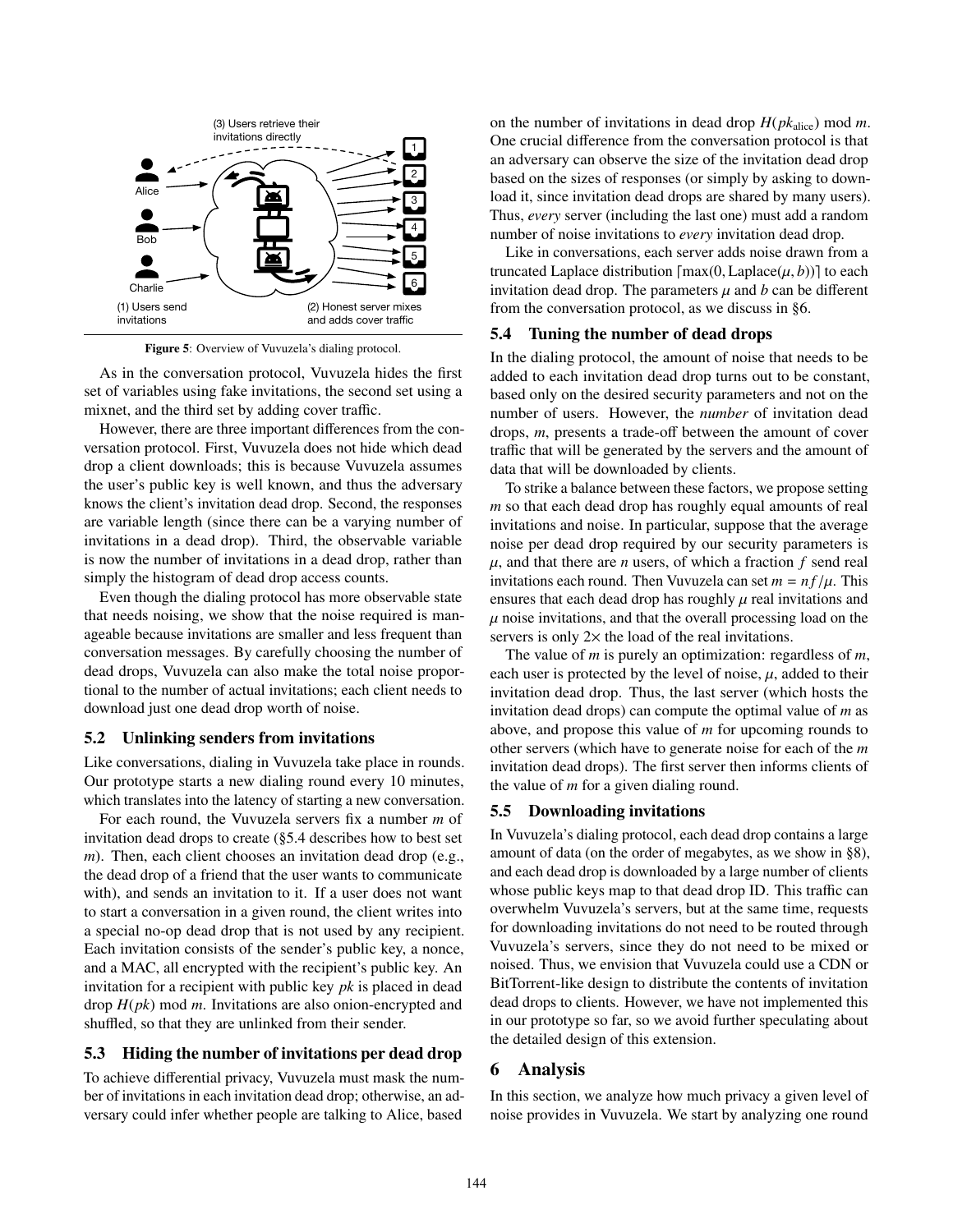of the conversation protocol, then expand to multiple rounds and to dialing. We also compute the noise required for realistic security parameters.

#### 6.1 Observable variables

Recall from [§2.2](#page-2-2) that our goal is to provide  $(\varepsilon, \delta)$ -differential privacy, where every event observed by our adversary is nearly equally likely if we change the actions of one user.

To understand what observations an adversary can make from one round, consider the client and server pseudocode shown in Algorithms [1](#page-5-0) and [2.](#page-5-1) The client sends a fixed-size request regardless of who the user is communicating with, and the request is encrypted in an onion, using fresh Diffie-Hellman keys exchanged with each of the servers' public keys. The client also receives a fixed-size response from the servers, similarly encrypted in an onion with the same keys. Assuming that our encryption scheme is cryptographically secure, an adversary cannot learn anything from these requests and responses (except for the set of client machines that are connected to Vuvuzela), unless the adversary has also compromised some of the servers.

Suppose an adversary compromises all servers *except* the last server (which is responsible for storing the dead drops). In this case, the adversary learns no information. This is because the adversary cannot decrypt the last layer of the onion in the requests or responses (since the adversary does not have the key of the last server), and consequently, all requests and responses are indistinguishable, owing to their fixed size.

Suppose instead that an adversary compromises the last server. Then by our assumption, there must exist at least one honest server, which is not the last server. For the purposes of our security proof, we rely on this honest server to perform two functions: generating cover traffic (server step 2) and shuffling the requests and responses (server step 3a). Since the honest server shuffles the responses, and since our encryption scheme is secure, once the responses pass through the honest server, they become indistinguishable to any adversaries that have compromised the subsequent (earlier in the chain) servers. However, requests may provide the adversary with some information, as we now discuss.

The issue is that the adversary may have compromised all of the subsequent servers in Vuvuzela's chain, and thus may be able to trace each request. The adversary does not know who sent each request (due to shuffling), but we must consider what information can be learned from the request itself. The request's message payload is encrypted, and thus reveals no information. The dead drop ID is chosen at random, and is not reused across rounds, so the only possible information that the adversary learns is when the dead drop IDs from two different requests are equal. Since the dead drop ID space is large (128 bits), legitimate users will almost never choose the same dead drop IDs by accident; two users choose the same dead drop ID only if they are in an active conversation. Without loss of generality, we can ignore any requests generated by the

|                        |                     | Alice's real action |                                      |                                 |
|------------------------|---------------------|---------------------|--------------------------------------|---------------------------------|
|                        |                     | <b>Idle</b>         | <b>Conversation</b><br>with <i>b</i> | <b>Conversation</b><br>with $x$ |
| Alice's<br>cover story | Idle                | 0.0                 | $-2, +1$                             | 0.0                             |
|                        | Conversation with b | $+2, -1$            | 0,0                                  | $+2, -1$                        |
|                        | Conversation with c | $+2, -1$            | 0.0                                  | $+2, -1$                        |
|                        | Conversation with x | 0.0                 | $-2, +1$                             | 0.0                             |
|                        | Conversation with y | 0.0                 | $-2, +1$                             | 0.0                             |
|                        |                     |                     |                                      |                                 |

<span id="page-8-0"></span>Figure 6: Difference in the number of dead drops with one access (∆*m*1) and two accesses (∆*m*2) between a user's (call her Alice) real action and her cover story, shown as <sup>∆</sup>*m*1, <sup>∆</sup>*m*<sup>2</sup> in each table entry. *<sup>b</sup>* and *<sup>c</sup>* denote distinct other users in a conversation with Alice. *x* and *y* denote distinct other users not in a conversation with Alice.

adversary (which might use arbitrary dead drop IDs), since their contents gives the adversary no additional information.

Thus, the only variables the adversary can see are the set of users connected to the system, the number of dead drops that are accessed twice, and the number of dead drops that are accessed once. We now show that, based on these observable variables, the protocol can be made  $(\varepsilon, \delta)$ -differentially private.

#### <span id="page-8-3"></span>6.2 One round of conversations

Let  $m_1$  and  $m_2$  be the number of dead drops that are accessed once and twice in a given round, respectively. [Figure 6](#page-8-0) shows how the difference between the real actions of a user (call her Alice) and her cover story for that round would affect  $m_1$  and *m*<sub>2</sub>. The columns represent what Alice really did that round: she either (1) was idle, (2) performed a dead drop exchange with some user *b* who was likewise doing an exchange with Alice, or (3) performed an exchange with some user *x* who did *not* reciprocate the exchange. The rows describe her possible cover story: she (1) was idle, (2) exchanged messages with either the same user *b* or a different user *c* who reciprocated the exchange, or (3) did an exchange with the same user *x* or a different user  $y$  who did not reciprocate. In all cases,  $m_1$  is affected by at most 2 and  $m_2$  by at most 1.

We now show that the noise added to  $m_1$  and  $m_2$  in [§4.2,](#page-5-3) which was generated with Laplace distributions capped below at 0, provides differential privacy.

<span id="page-8-1"></span>Theorem 1. Consider the algorithm *M* that adds noise  $\lceil \max(0, \text{Laplace}(\mu, b)) \rceil$  to  $m_1$  and  $\lceil \max(0, \text{Laplace}(\frac{\mu}{2}, \frac{b}{2})) \rceil$  to  $m_2$ . Then *M* is  $(s, \delta)$ -differentially private with respect to  $m_2$ . Then *M* is  $(\varepsilon, \delta)$ -differentially private with respect to changes of up to 2 in *m*, and 1 in *m*, for  $\varepsilon = \frac{4}{3}$  and changes of up to 2 in  $m_1$  and 1 in  $m_2$ , for  $\varepsilon = \frac{4}{b}$  and  $\delta = \exp\left(\frac{2-\mu}{b}\right).$ 

*Proof.* Given in Appendix [A.](#page-14-1) □

<span id="page-8-2"></span>This theorem gives  $\varepsilon$  and  $\delta$  in terms of the parameters  $\mu$  and *b* of our noise, but we can also use it to compute the  $\mu$  and *b* needed for a target level of privacy:

$$
b = 4/\varepsilon \qquad \mu = 2 - \frac{4\ln\delta}{\varepsilon} \tag{1}
$$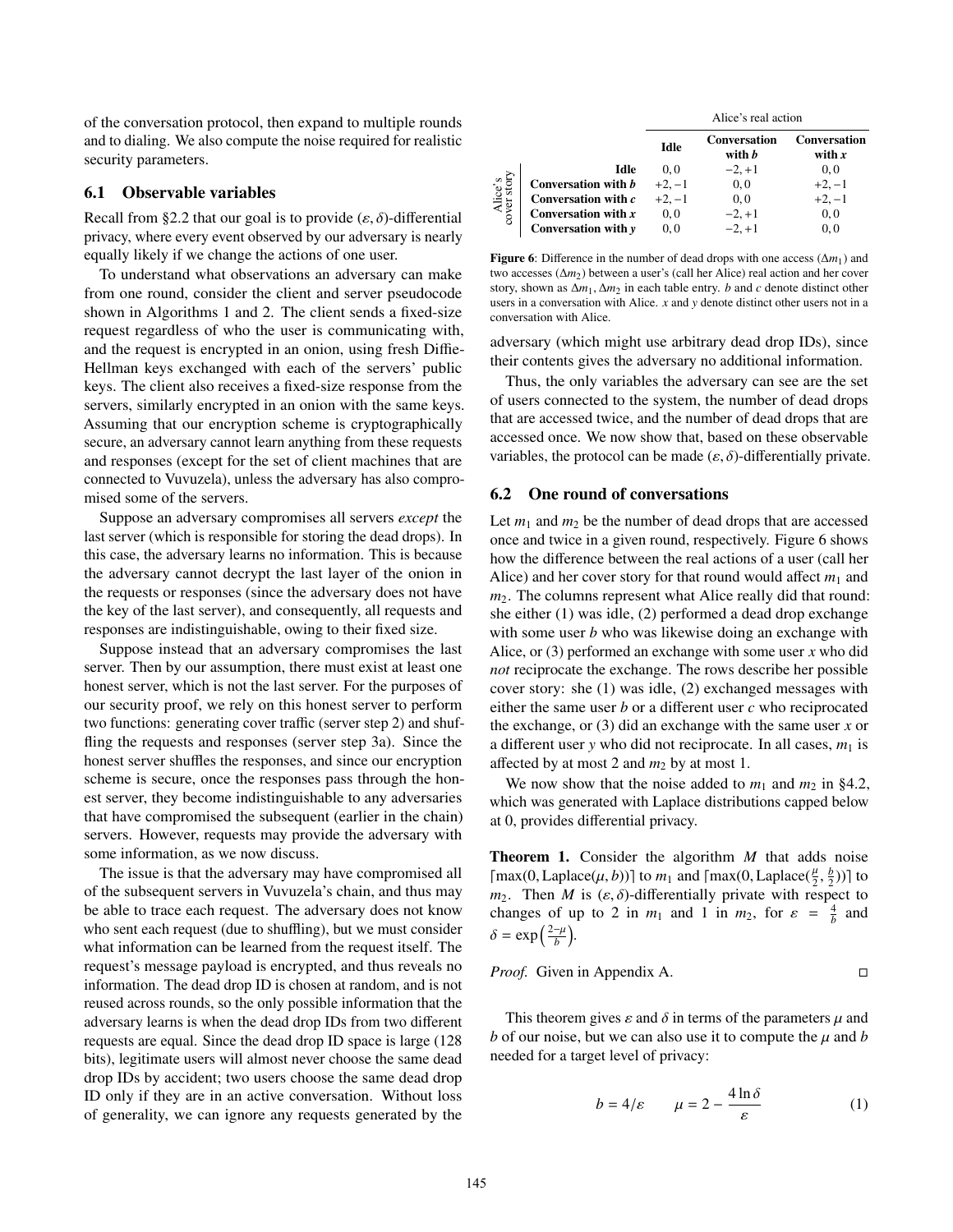#### 6.3 Multiple rounds of conversations

Adversaries will try to learn information about users across multiple rounds of communication, possibly perturbing the system each round (e.g., knocking Alice offline) based on observations in earlier ones. This scenario is known as adaptive composition in the differential privacy literature. Fortunately, differential privacy provides a bound on ε and δ after *<sup>k</sup>* rounds of composition, with the property that the average amount of or composition, with the property that the average amount of noise (i.e.,  $\mu$ ) needed for a given  $\varepsilon$  and  $\delta$  grows only with  $\sqrt{k}$ :

<span id="page-9-1"></span>Theorem 2. Consider the algorithm *M* that adds noise  $\left[\max(0, \text{Laplace}(\mu, b))\right]$  to  $m_1$  and  $\left[\max(0, \text{Laplace}(\frac{\mu}{2}, \frac{b}{2}))\right]$  to  $m_2$  over k Vuyuzela rounds. Then M is  $(e', e')$ -differentially  $m_2$  over *k* Vuvuzela rounds. Then *M* is  $(\varepsilon', \delta')$ -differentially<br>private with respect to the actions of one user in these rounds private with respect to the actions of one user in these rounds, with parameters

$$
\varepsilon' = \sqrt{2k \ln(1/d)} \varepsilon + k\varepsilon (e^{\varepsilon} - 1) \quad \text{and} \quad \delta' = k\delta + d,
$$

for any  $d > 0$ , where  $\varepsilon$  and  $\delta$  are as in Theorem [1.](#page-8-1)<sup>[8](#page-9-0)</sup>

*Proof.* Direct application of Theorem 3.20 in [\[18\]](#page-15-9). □

[Equation 1](#page-8-2) shows that  $\mu$  is proportional to  $1/\varepsilon$  and only logarithmically dependent on *b*. [Theorem 2](#page-9-1) shows that, to support a given  $\varepsilon'$  and  $\delta'$ , the (per-round)  $\delta$  must shrink proportionally to  $\sqrt{k}$ <br>to k and the (per-round)  $\varepsilon$  must shrink proportionally to  $\sqrt{k}$ a given  $\varepsilon^c$  and  $\delta^c$ , the (per-round)  $\delta$  must shrink proportionally to  $\sqrt{k}$ .<br>
This means the ner-round  $\mu$  grows proportionally to  $\sqrt{k}$ . This means the per-round  $\ell$  must shrink proportionally to  $\sqrt{k}$ .<br>Although this theorem considers  $k$  rounds it can also

Although this theorem considers *k* rounds, it can also be applied in cases when the user was running the Vuvuzela client for more than *k* rounds. In that case, [Theorem 2](#page-9-1) still provides  $(\varepsilon', \delta')$ -differential privacy for any cover story that different from the user's real actions in at most k rounds. This differs from the user's real actions in at most *k* rounds. This allows a user that is idle a significant fraction of the time to extend Vuvuzela's privacy guarantees to many more rounds, by having the cover story match the real actions during idle rounds.

#### 6.4 Noise needed in practice

To set the level of noise (determined by  $\mu$  and  $\phi$ ) in practice, we need to know the values of  $\varepsilon$  and  $\delta$  that will be acceptable to users of an  $(\varepsilon, \delta)$ -differentially private algorithm.

In differential privacy,  $\varepsilon$  gives a multiplicative change in the probability of each event based on the user's actions, while  $\delta$ gives an additive change. Usually,  $\varepsilon$  is recommended to be set between 0.1 and ln 3 [\[17\]](#page-15-10), and  $\delta$  should be small, e.g.,  $10^{-4}$ .<br>The multiplicative s provides playsible depichility; any event The multiplicative ε provides *plausible deniability*: any event observed if, say, two specific users are talking has within *e* ε times the probability if they were doing something else (e.g., within  $1.1 \times$  for  $\varepsilon = 0.1$  and within  $2 \times$  for  $\varepsilon = \ln 2$ ), so users always have a plausible "cover story." In contrast,  $\delta$  covers events that might have *zero* probability under some actions but happen under others. For example, if the number of dead drops accessed twice is 0 in some rounds after adding noise, the adversary will know for sure that no users communicated.



<span id="page-9-3"></span>**Figure 7:** Values of  $\varepsilon'$  and  $\delta'$  after *k* rounds conversations under the three noise functions considered in the text, with means  $\mu = 150K$ , 300K, and 450K. noise functions considered in the text, with means  $\mu$  =150K, 300K, and 450K. We plot  $e^{e'}$  instead of  $e'$  to let the reader easily see the level of deniability.

This  $\delta$  arises in Vuvuzela because we cannot "subtract" noise. However, a low  $\delta$  ensures such events are extremely unlikely.<sup>[9](#page-9-2)</sup>

As a concrete example, consider an adversary Eve that believes that two users, Alice and Bob, might be talking using Vuvuzela. In general, Eve will already have a certain prior belief that Alice and Bob are talking, say  $p_{prior} = 50\%$ . We can apply Bayes' rule to compute Eve's posterior belief that the two users are talking based on any observation in Vuvuzela. With  $\varepsilon = \ln 2$ , Eve's posterior belief increases to 67%. With  $\epsilon = \ln 3$ , it goes up to 75%. In any case, we see that observing Vuvuzela can aid Eve, but does not provide damning evidence even with high  $\varepsilon$ . If  $p_{prior}$  were smaller, Eve's posterior probability would increase by a larger factor, but not more than  $e^{\varepsilon}$ . For example, if  $p_{prior} = 1\%$  and  $\varepsilon = \ln 3$ , it would increase to 3%, but this probability is still small.

Given this background, we plot  $\varepsilon'$  and  $\delta'$  as functions of the mber of rounds *k* for three different distributions of noise in number of rounds *k* for three different distributions of noise in Figure [7,](#page-9-3) each chosen to provide acceptable  $\varepsilon' = \ln 2$  and  $\delta' = 10^{-4}$  for varying k between tens and hundreds of thousands of 10−<sup>4</sup> for varying *k* between tens and hundreds of thousands of rounds. The distributions chosen were ( $\mu = 150$ K,  $b = 7300$ ),  $(\mu = 300K, b = 13800)$ , and  $(\mu = 450K, b = 20000)$ .  $\mu$  is the mean of the Laplace distribution (i.e., the average noise per mean of the Laplace distribution (i.e., the server), and  $\sqrt{2}b$  is its standard deviation.

We chose these distributions using Theorems [1](#page-8-1) and [2](#page-9-1) as follows. First, we set *d* in Theorem [2](#page-9-1) to  $10^{-5}$  in order to get *d*). Then, for each mean  $\mu$ , we set *b*, the scale parameter, to achieve  $s' = \ln 2$  and  $\delta' = 10^{-4}$  for as large a value of *k* as ' values close to this (neither  $ε'$  nor  $δ'$  is very sensitive to  $\Omega$ . Then for each mean  $\mu$ , we set h, the scale parameter to achieve  $\varepsilon' = \ln 2$  and  $\delta' = 10^{-4}$  for as large a value of *k* as not as not a parameter sweep  $^{10}$  We see that in all cases possible, using a parameter sweep.<sup>[10](#page-9-4)</sup> We see that in all cases, it is possible to support a fairly large number of rounds at  $\mu = 150$ K, 250,000 for  $\mu = 300$ K, and 500,000 for  $\mu = 450$ K.<br>In addition, both s' and s' change smoothly with different k  $\gamma' = \ln 2$  and  $\delta' = 10^{-4}$ ; this number of rounds is 70,000 for  $\delta = 150K$  250,000 for  $\mu = 300K$  and 500,000 for  $\mu = 450K$ In addition, both  $\varepsilon'$  and  $\delta'$  change smoothly with different *k*.

<span id="page-9-2"></span><sup>9</sup> In a large population of suspected users, some individuals *might* have metadata revealed under this definition. However, the extra risk per user is likely negligible compared to other security risks that whistleblowers or reporters already face, and it is fairly inexpensive to reduce  $\delta$  (the average amount of noise needed grows only logarithmically with  $1/\delta$ ).

<span id="page-9-0"></span><sup>&</sup>lt;sup>8</sup> *d* is a free parameter that lets one trade off between  $\varepsilon'$  and  $\delta'$ .

<span id="page-9-4"></span><sup>&</sup>lt;sup>10</sup> In general,  $\delta'$  grows with *b* and  $\varepsilon'$  falls with it.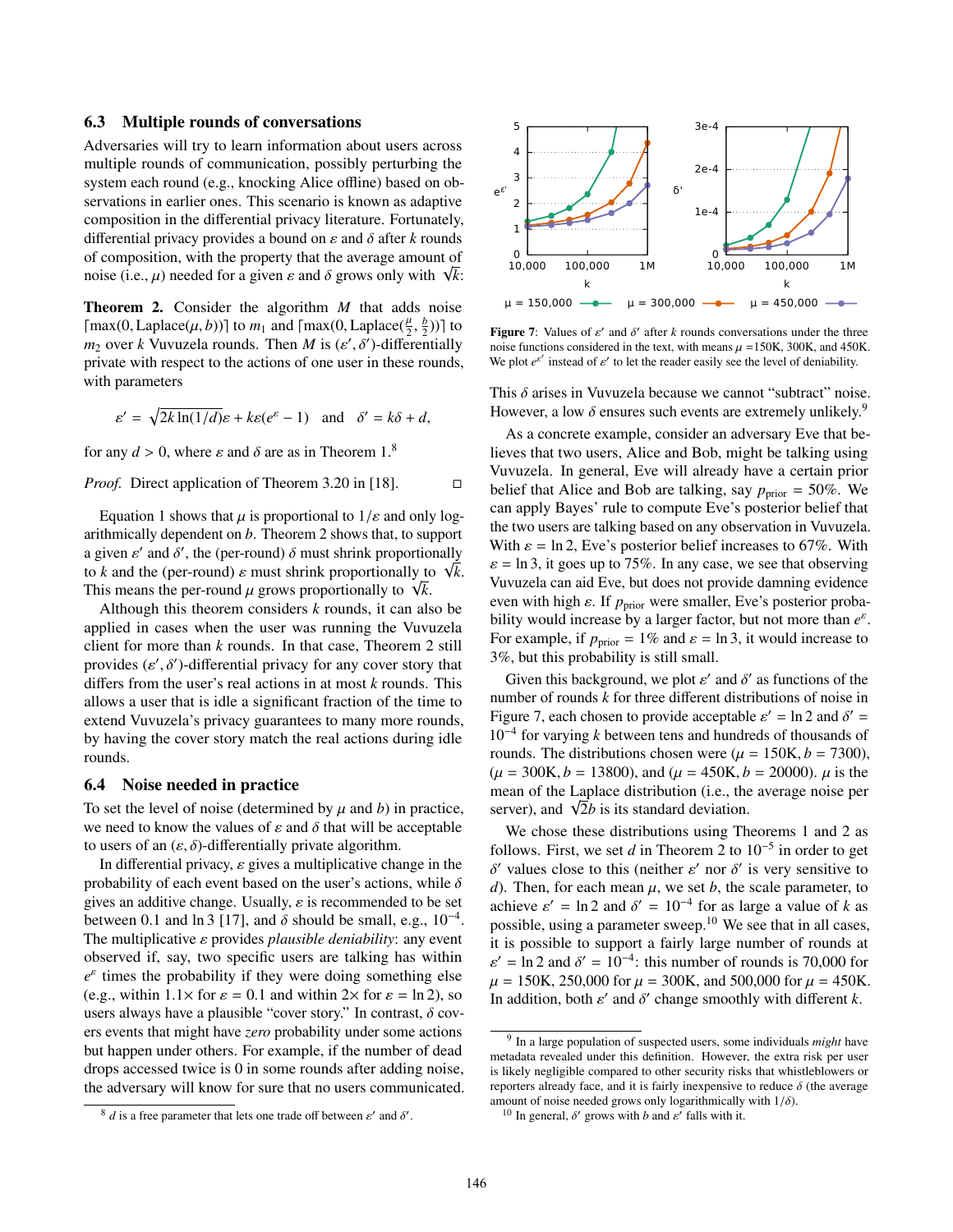

<span id="page-10-2"></span>**Figure 8:** Values of  $\varepsilon'$  and  $\delta'$  after *k* rounds dialing under the three noise functions considered in the text with means  $u = 8K - 13K$  and  $20K$ functions considered in the text, with means  $\mu$ =8K, 13K, and 20K.

Finally, from Theorems [1](#page-8-1) and [2,](#page-9-1) we can also derive how the mean noise  $\mu$  required to meet a given  $\varepsilon'$  and  $\delta'$  scales with each parameter. We see that: each parameter. We see that:

- $\mu$  increases proportionally to  $\sqrt{k}$ .
- $\mu$  increases linearly with  $1/\varepsilon'$ .
- $\mu$  increases proportionally to log(1/ $\delta'$ ).
- $\mu$  is independent of the total number of users.

## 6.5 Dialing protocol

In Vuvuzela's dialing protocol, we need to add noise to every dialing dead drop because adversaries can distinguish between them. Nonetheless, the total amount of noise per second can be smaller than in conversations, for three reasons:

- 1. Dialing rounds can be longer than conversation rounds, say 10 minutes.
- 2. Dialing is less common than conversation messages, decreasing the values of *k* we might worry about.
- 3. Invitations (just a public key) are shorter than messages.

The analysis for dialing is similar to Theorems [1](#page-8-1) and [2,](#page-9-1) except that modifying each user's action in a round only changes up to two dead drop counts by 1 each, which gives  $\varepsilon = \frac{2}{b}$  and  $\delta = \frac{1}{2} \exp\left(\frac{1-\mu}{b}\right)$ . As a result, the number of noise messages is about half as large as in conversations for a given s' and  $\delta'$ . In about half as large as in conversations for a given  $\varepsilon'$  and  $\delta'$ . In addition, for dialing k represents the number of invitations the addition, for dialing, *k* represents the number of invitations the user participated in, which can likely be smaller (e.g., a user who takes 5 calls per day only needs  $k = 1800$  for one year).<sup>[11](#page-10-1)</sup>

Figure [8](#page-10-2) plots  $\varepsilon'$  and  $\delta'$  in dialing for different levels of ise using the same methodology as Figure 7. We chose noise using the same methodology as Figure [7.](#page-9-3) We chose the parameters ( $\mu$ =8000, *b*=500), ( $\mu$ =13000, *b*=7700) and (µ=20000, *<sup>b</sup>*=1130), which let us cover 1200, 3500 and 8000 dialing rounds respectively with  $\varepsilon' = \ln 2$  and  $\delta' = 10^{-4}$ .

## 7 Implementation

To evaluate Vuvuzela's design, we implemented a prototype of Vuvuzela in Go. Our prototype consists of approximately 2,700 lines of code. The source code will be available at <https://github.com/davidlazar/vuvuzela>.

The most computationally expensive part of Vuvuzela's implementation is the repeated use of Diffie-Hellman in the wrapping and unwrapping of encryption layers. Vuvuzela must use new keys for each individual message, as otherwise the same key appearing twice would be a variable visible to an adversary. For performance, we use an optimized assembly implementation of Curve25519 from Go's crypto library.

There are a few differences between our prototype implementation and the design described in this paper. First, we implement an additional *entry server*, whose job is to handle a large number of connections from clients, multiplex client requests into a single round that's sent to the chain of Vuvuzela servers, and to demultiplex the results to individual clients. The entry server is not trusted. Second, we have not yet implemented either the client-side retransmission logic, or the adaptive choice of the number of invitation dead drops (at the scale we are operating Vuvuzela in our experiments, the optimal number of introduction dead drops is one). Finally, we have not implemented CDN- or BitTorrent-based distribution for the dialing protocol.

#### <span id="page-10-0"></span>8 Evaluation

Our evaluation quantitatively answers the following questions:

- Can Vuvuzela servers support a large number of users and messages? ([§8.2\)](#page-11-0)
- Does Vuvuzela provide acceptable performance? ([§8.3\)](#page-12-0)

#### 8.1 Experimental setup

To answer the above questions, we run a series of experiments on Amazon EC2 virtual machines (VMs). All servers used are c4.8xlarge machines with 36 Intel Xeon E5-2666 v3 CPU cores, 60 GB of RAM, and 10 Gbps of network bandwidth. The machines run Linux kernel version 3.14 and Go 1.5.

We use the following parameters across our experiments. Our chain consists of 3 Vuvuzela servers, each corresponding to one VM. An additional VM runs the entry server. Conversation messages are 256 bytes long (including 16 byte encryption overhead). Invitations are 80 bytes long (including 48 bytes of overhead). To ensure that clients are not the bottleneck, we use an additional five VMs to simulate user clients, and we multiplex several Vuvuzela clients onto a single TCP connection to the entry server, to avoid running out of source TCP port numbers. Every simulated user sends a message each conversation round to another user (although Vuvuzela's performance is the same regardless of whether users are actively communicating or are idle). Each dialing round, 5% of the users dial another user. Since we have not implemented a CDN/BitTorrent for downloading the dialing dead drops, only 100 clients fetch their dialing dead drop. This lets us estimate the dialing latency, and we extrapolate the bandwidth needed for distributing the dialing dead drops to all clients. We pick  $\mu$  = 300,000 for the conversation protocol and  $\mu$  = 13,000 for

<span id="page-10-1"></span> $11$ If an adversary purposefully sends many invitations to the same user, they will not count against this bound—since the invitations are sent by the adversary, they do not convey any new information about the user.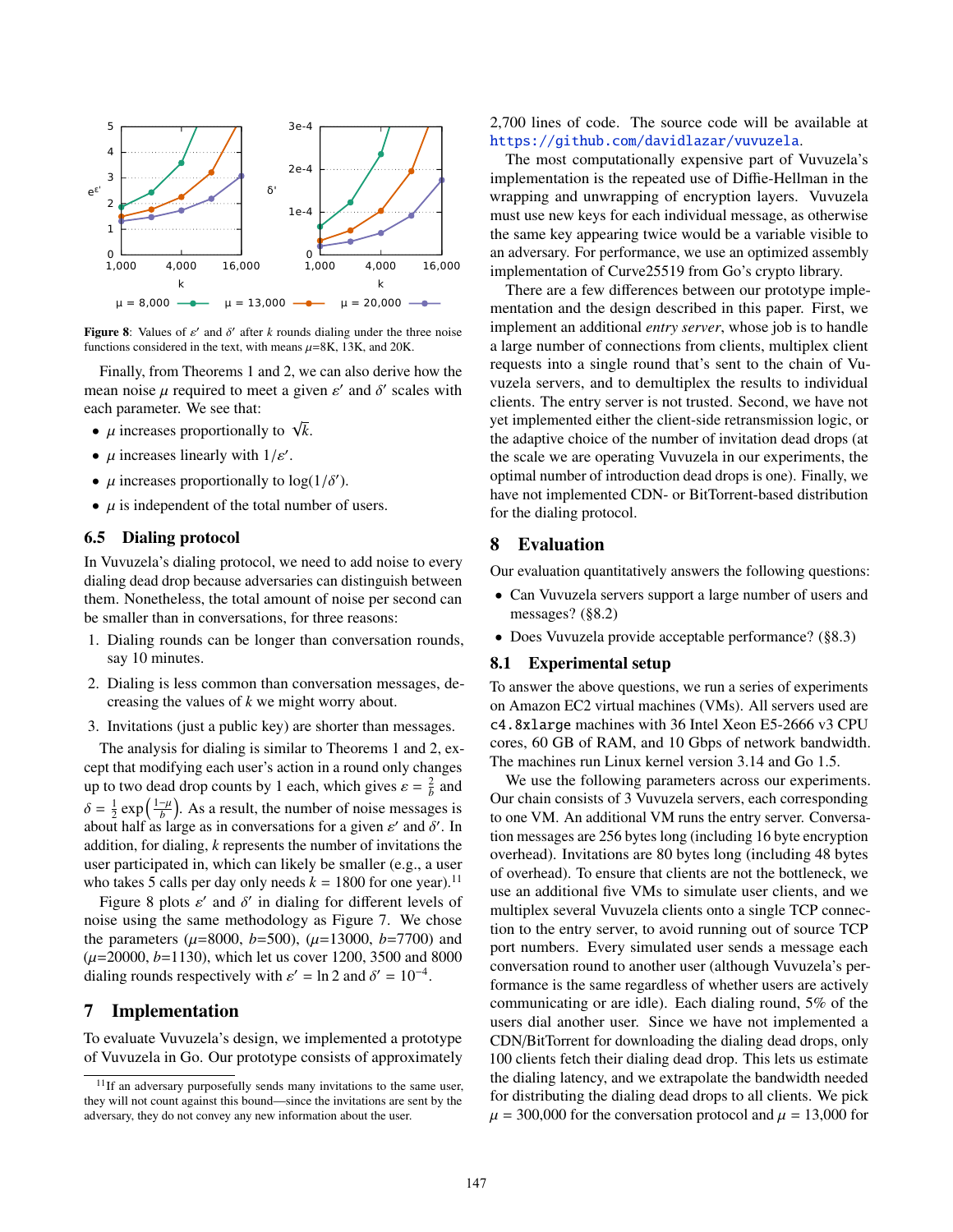the dialing protocol. Finally, to not let noise affect the clarity of the graphs, we configure servers to always add exactly  $\mu$  noise, rather than sampling the Laplace distribution; this produces the same average results with less variance.

All our experiments run on servers in the same data center. In an actual deployment, servers should run in different data centers so that no single operator controls all servers. Running in multiple data centers would increase the latency between servers, but network latency has little effect on Vuvuzela's performance, as each round is largely dominated by the CPU cost of cryptography on the servers and by the bandwidth for transferring all of the encrypted requests in a round.

## <span id="page-11-0"></span>8.2 Server performance

To evaluate whether Vuvuzela can support many users and messages, we measure the end-to-end latency and throughput of Vuvuzela's conversation and dialing protocols when faced with anywhere from ten users to two million users. With one million users, our prototype achieves a throughput of approximately 68,000 conversation messages per second. We then evaluate the underlying costs behind Vuvuzela's performance.

Conversation protocol. Figure [9](#page-11-1) shows the total latency of a conversation round, with the number of online users ranging from ten users to two million users. The latency is end-to-end: it includes shuffling, generation of cover traffic, encryption and decryption, RPC overhead, and so forth, and is thus representative of overall performance.

Our results show that Vuvuzela scales linearly with the number of users and messages. As mentioned in [§6,](#page-7-0) the cover traffic required for Vuvuzela's conversation protocol is constant: the amount for ten users is the same as for two million users. The baseline time to process cover traffic can be seen with ten users (20 seconds end-to-end latency). Even though there are only ten real users and messages, Vuvuzela servers must process an entire round worth of requests at once, so the latency is dominated by the noise requests introduced by Vuvuzela servers. Each server in the chain, except for the last one, adds  $\mu \times 2$  noise requests on average, for a total of <sup>1</sup>.2 million requests when there are no users. With 2 million users, each adding one request, we get 3.2 million messages on the right side of the graph, for an end-to-end latency of 55 seconds (and a throughput of 84,000 messages/second). This demonstrates that Vuvuzela's costs scale linearly with the number of requests processed.

Dialing protocol. Figure [10](#page-11-2) shows the end-to-end latency for Vuvuzela's dialing protocol. Here, we have 5% of users dialing another user each round, and the other 95% of users are not actively dialing (and thus their client sends a dialing request to the special idle dead drop). Like the conversation protocol, the dialing protocol scales linearly, from 13 seconds with ten users to 50 seconds with two million users.

Dominant costs. Most of the CPU time on Vuvuzela servers is spent wrapping and unwrapping of encryption layers. Each



<span id="page-11-1"></span>Figure 9: Performance of Vuvuzela's conversation protocol when varying the number of users online. Every user sends a message every round.



<span id="page-11-2"></span>Figure 10: Performance of Vuvuzela's dialing protocol when varying the number of users online. 5% of the users dial someone every round. The conversation protocol is running concurrently with  $\mu$ =300,000.

36-core machine can perform about 340,000 Curve25519 Diffie-Hellman operations per second. In the conversation protocol, with two million users, each server must perform one Diffie-Hellman operation for each of the 3.2 million messages. To avoid leaking information about a server's permutation of messages, one server cannot start processing a round until the previous server finishes, so the best-case end-to-end conversation round latency would be  $(3.2 \cdot 10^6 \times 3)/(3.4 \cdot 10^5) \approx 28$  seconds. This shows that Vuyuzela's full protocol (serialization) onds. This shows that Vuvuzela's full protocol (serialization, shuffling, cover traffic generation, etc), is within  $2 \times$  of the cost of the inevitable cryptographic operations. Vuvuzela's dialing protocol is similarly close to the lower-bound cost of the underlying cryptographic operations.

Vuvuzela servers also require a significant amount of bandwidth. With 1M users, servers use an average of 166 MB/sec (excluding invitation dead drop downloads). This is dominated by the total size of conversation messages (message exchange requests and responses) from real users and from server-generated cover traffic, with RPC and encoding overhead. Vuvuzela's server bandwidth requirements are comparable to any other messaging system with the same number of users and messages (albeit where one server must be capable of processing all messages).

Adding more logical servers to the chain. Deployments of Vuvuzela can vary the number of Vuvuzela servers. Increasing the number of servers provides stronger security. On the other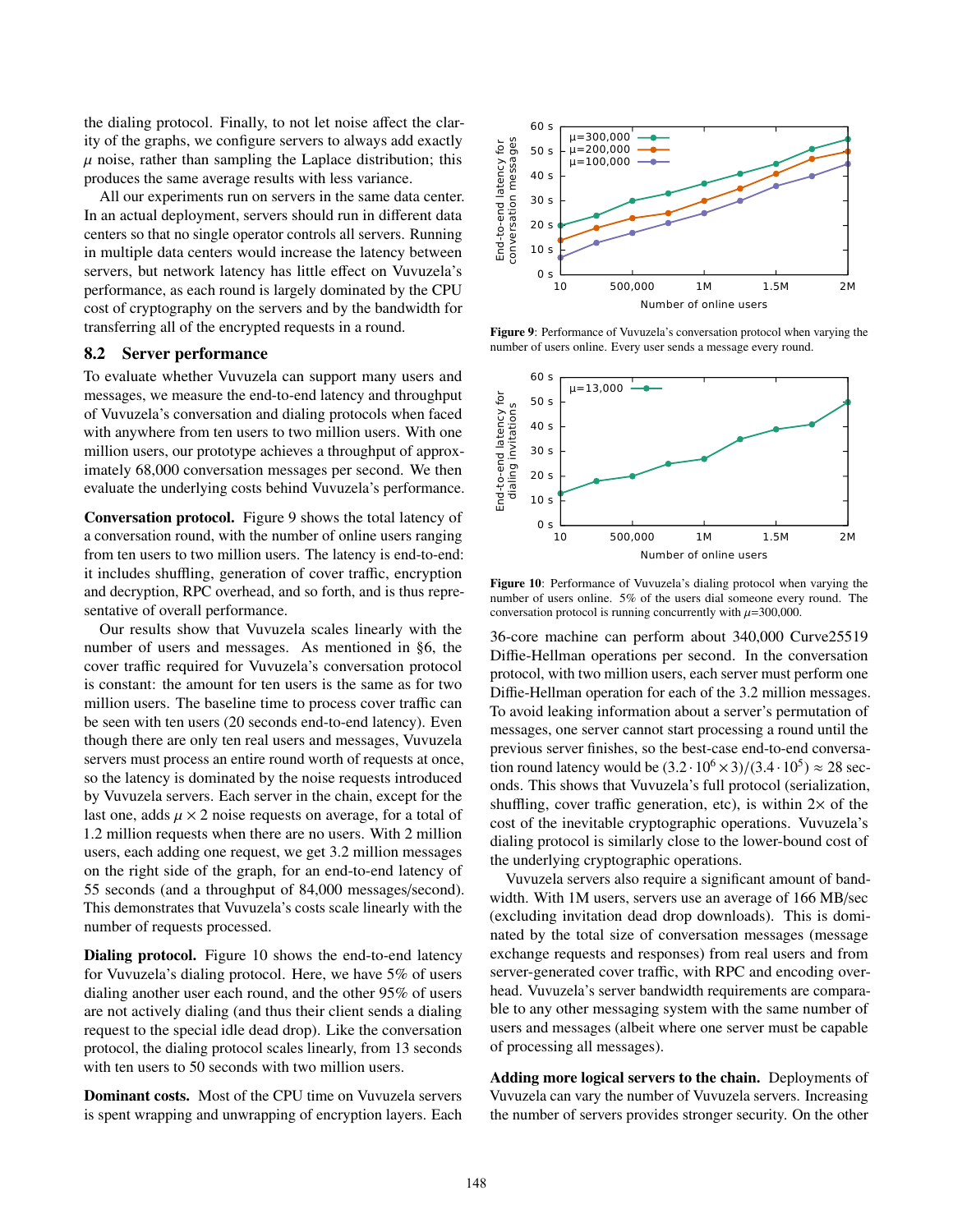

<span id="page-12-1"></span>Figure 11: Performance of Vuvuzela's conversation protocol when varying the number of servers with 1 million active users and  $\mu$ =300,000.

hand, adding more servers increases end-to-end latency (since each message must travel through more servers) and increases the number of messages each server has to process each round (due to cover traffic from each previous server). Figure [11](#page-12-1) shows total end-to-end latency for different numbers of servers. Performance scales roughly quadratically with the number of servers in the chain. This is to be expected, since each of the *s* servers must decrypt cover traffic from all previous servers in the chain, with  $O(s)$  work for all  $O(s)$  servers, leading to  $O(s^2)$  scaling.

#### <span id="page-12-0"></span>8.3 Client requirements

To evaluate whether Vuvuzela is practical for end users, we measure the latency and throughput achievable by a single user, and also measure the bandwidth requirements that the Vuvuzela client places on the user's network connection.

Latency and throughput. In our analysis we assumed 10 minute dialing rounds, which means a client must wait on the order of 10 minutes to start a conversation. This makes Vuvuzela well-suited for slower-paced, e-mail-like, communication patterns where users queue up messages to send. We could increase the frequency of dialing rounds (the servers complete a dialing round in less than a minute), at the cost of increasing required client bandwidth. Conversations themselves move fairly quickly, with sub-minute end-to-end latencies for 240-byte text messages, even with 2 million active users. Clients can pipeline conversation messages, sending a new message every round even before receiving responses from previous rounds; in our experiment with 1M users, this amounts to a throughput of 4 messages per minute per client.

Bandwidth usage. For the conversation protocol, each client sends and downloads a 256-byte message per round (tens of seconds). Thus, the bandwidth requirements for sending and receiving conversation messages are negligible.

The dialing protocol is more expensive, as each client must download an entire dead drop worth of invitations. With  $\mu$  = 13,000 and 3 servers, that comes out to about 39,000 noise invitations, in addition to any real invitations (for instance, 50,000 real invitations if there are 1M users and 5% of them are dialing any given round). This adds up to a total of

about 7 MB per round. With 10-minute rounds, a client uses an average of 12 KB/sec for downloading invitations. While not insignificant, Vuvuzela's design crucially avoids downloading the noise invitations generated by the rest of the users that are not dialing in a given round, since they are directed to a separate "idle" invitation dead drop (in our example, this would be 950,000 more noise invitations).

The cost for both protocols is *independent* of the number of users, so that even with many millions of users, a single DSL or 3G phone could keep up with the required tens of kilobytes per second of bandwidth (although bandwidth charges may be prohibitive, depending on the user's service agreement).

# 9 Discussion and Limitations

Even though Vuvuzela provides strong guarantees regarding the inferences an adversary can make about each user, the systems still has limitations that require care.

Bandwidth use. Vuvuzela's fixed chain of servers enables a simple analysis of Vuvuzela's privacy guarantees, but translates into significant bandwidth requirements for each server (since every server must process every message). In future work, we hope to explore a more Tor-like distributed design where the bandwidth costs are spread out over a larger network of servers, without requiring that each message traverse every server. We expect the main challenges will be in coming up with a suitable security definition for this setting, and in constructing a provable analysis of privacy.

Deployment costs. A significant roadblock to a practical deployment of Vuvuzela is the bandwidth cost incurred by every server, as mentioned above. Using Amazon's EC2 prices as of September 2015, a Vuvuzela server would cost about \$10,000/month, dominated by bandwidth costs, although bulk bandwidth prices may be about an order of magnitude lower [\[19\]](#page-15-12). Relying on volunteers to run Vuvuzela servers seems infeasible. On the other hand, if the cost of running Vuvuzela servers is amortized over 1M users, it comes out to less than \$1 per year per user. Whether such a business model would work in practice is outside of the scope of this paper.

Treating users as noise. Vuvuzela's use of differential privacy is conservative: to ensure privacy for two users, Alice and Bob, that might or might not be communicating, Vuvuzela assumes that the adversary might control (or know everything about) every other user in the system. This forces Vuvuzela to add a significant amount of noise in order to mask the information about whether Alice and Bob are communicating. In a system with many users, it may be reasonable to assume that some fraction of users are honest (i.e., the adversary does not know what they are doing), formalized with the help of coupled-worlds privacy [\[3\]](#page-15-13) or noiseless database privacy [\[5\]](#page-15-14). This could allow Vuvuzela to achieve its security goals while adding less cover traffic.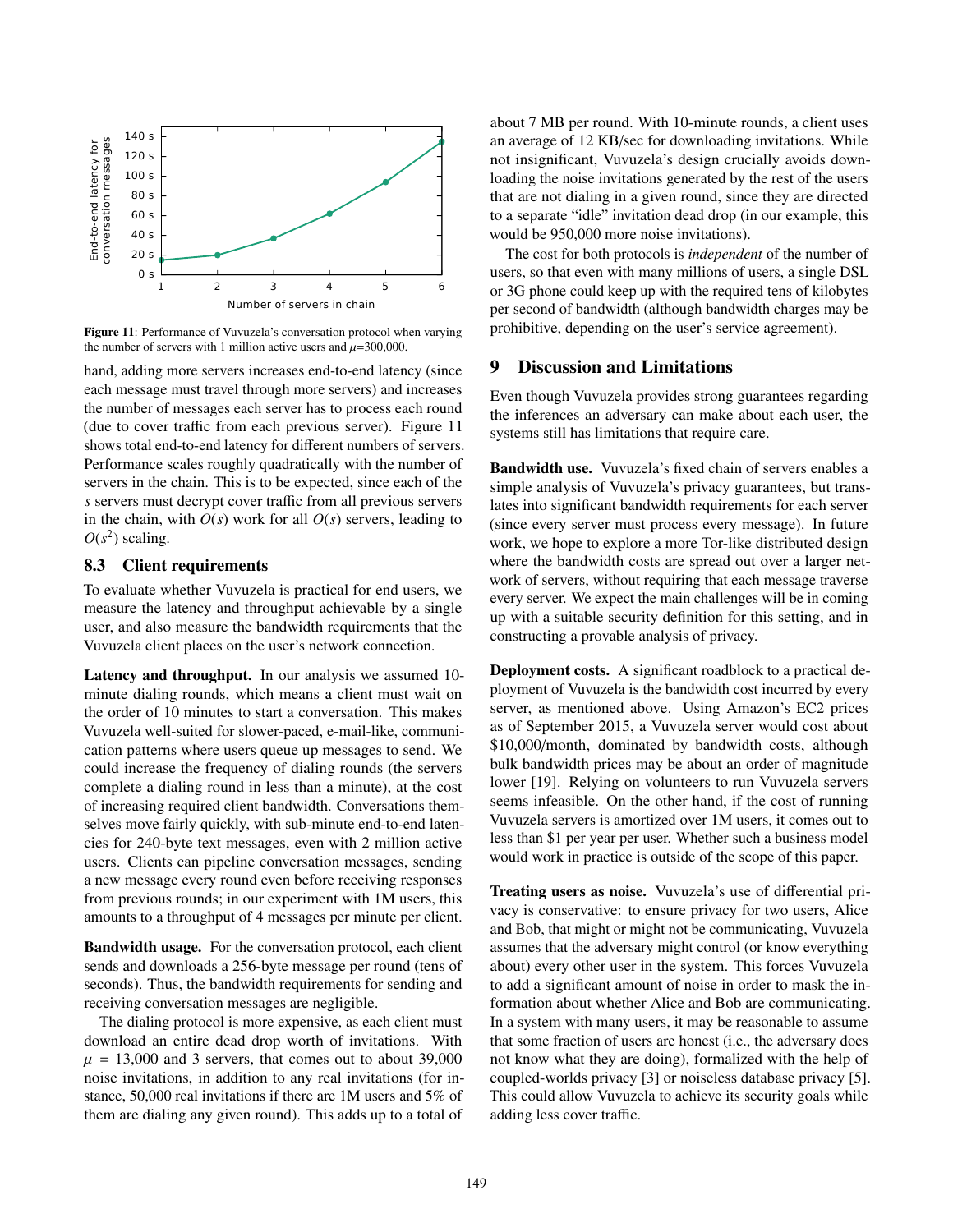**PKI for dialing.** Vuvuzela's dialing protocol requires a public key infrastructure in two situations. First, to start a conversation, a user must know the public key of the other party. Looking up this key on-demand over the Internet via some key server would disclose who the user is dialing, so Vuvuzela clients should store public keys for contacts ahead of time. Second, when receiving a call via the dialing protocol, the recipient needs to identify who is calling, based on the caller's public key. Here, the caller can supply a certificate along with the invitation, if the recipient does not already know the caller; this avoids the need for the recipient to contact a key server.

Forward secrecy. Vuvuzela does not achieve forward secrecy for metadata in the dialing protocol. This is because invitations are encrypted under the long-term public key of the recipient, so an adversary who compromises a user's private key (and saves old invitations, which are publicly accessible) can decrypt all past invitations with the user's private key to determine who called this user in the past. On the other hand, Vuvuzela's communication protocol provides forward secrecy by choosing new server keys each round, and existing techniques can achieve forward secrecy for message contents [\[31\]](#page-15-15).

It may be possible to achieve forward secrecy for dialing by rotating user public and private keys. One approach would be to rely on a more sophisticated PKI system that supports rotation of user keys, although contacting an external PKI requires care to avoid disclosing information about what users are communicating. Another approach would be to use a forward-secure public-key encryption scheme [\[7\]](#page-15-16).

Message size. Vuvuzela's fixed message sizes are a good fit for text communication, but they are not well-suited for transferring large files. Providing privacy for large file transfers is an interesting area for future work.

Group privacy. Differential privacy makes guarantees about individual users, but not about groups [\[18\]](#page-15-9). For example, if an adversary suspects that a group of 1,000 people communicate frequently with each other, he can block all other users from the system. If the adversary now observes a significant number of dead drops being accessed twice, it would confirm his suspicion. However, he cannot distinguish whether *any specific individual* in the isolated group is actually communicating.

Denial of service attacks. As mentioned in [§2.3,](#page-3-2) Vuvuzela's availability should be resilient to misbehaving users—e.g., users that send many requests or open many connections. Since all clients must communicate with Vuvuzela's entry server, the entry server can mitigate client DoS attacks through existing approaches: requiring users to sign up for an account, requiring proof of an account on other systems (e.g., Facebook), proof-of-work, or even payment. Requiring the user to identify themselves to the first server does not weaken Vuvuzela's privacy guarantees since we assume the adversary already knows which users are using Vuvuzela.

Multiple conversations. To enable multiple concurrent conversations, Vuvuzela clients can perform multiple conversation protocol exchanges in each round. To ensure that the number of exchanges does not disclose how many active conversations a user has, the client should pick a maximum number of conversations *a priori* (say, 5), and always send that many conversation protocol exchange messages per round.

# 10 Related Work

Secure messaging. Recent work has shown that secure messaging systems can provide end-to-end encryption at scale, starting from systems such as OTR [\[6,](#page-15-17) [22\]](#page-15-18), Axolotl [\[31\]](#page-15-15), and TextSecure [\[30\]](#page-15-19), and now being deployed by WhatsApp [\[29\]](#page-15-20). However, these systems encrypt only the content of the message; metadata about what users are communicating is still observable to an adversary. For example, even Pond [\[25\]](#page-15-21) explicitly states that it "seeks to prevent leaking traffic information against everyone except a global passive attacker". In contrast, Vuvuzela is able to protect metadata even in the face of such strong adversaries.

Anonymous communication systems. Anonymous communication has been studied since Chaum's work on mixnets [\[9\]](#page-15-6) and DC-nets [\[8\]](#page-15-22). Unlike Vuvuzela, however, previous systems do not simultaneously provide both scalability and protection against traffic analysis.

Mixnet-style systems [\[9,](#page-15-6) [15,](#page-15-23) [20\]](#page-15-24), Crowds [\[32\]](#page-15-25), Freenet [\[11\]](#page-15-26), and onion routing [\[16,](#page-15-5) [35\]](#page-15-27) can scale to millions of users, but are amenable to traffic analysis by a strong adversary. For example, an adversary may learn communication partners by passively observing traffic at each node [\[13,](#page-15-28) [28\]](#page-15-29) or by actively delaying some users' packets to see the effect on others [\[1\]](#page-14-0). In principle, cover traffic can help defeat traffic analysis, but it is difficult to determine how much cover traffic is enough (and the design of these systems it not amenable to reasoning about the privacy guarantees provided by cover traffic); this is precisely the problem addressed by Vuvuzela.

On the other hand, systems with provably strong security guarantees have relied on mechanisms that scale quadratically in the number of users. Herbivore [\[21\]](#page-15-30) and Dissent [\[36\]](#page-15-0) form broadcast groups of up to 5,000 users each, which limits each user's anonymity and requires significant overhead to be used for point-to-point communication (as each message is broadcast to all users in its group). Riposte [\[12\]](#page-15-3) can scale anonymity sets to a few million users over many hours, but still relies on broadcasts and limits writes to a few hundred per second. Systems based on private information retrieval [\[10\]](#page-15-31), such as the Pynchon Gate [\[34\]](#page-15-4), decrease the amount of data each user reads but still require  $O(n^2)$  computation for *n* users.

Cover traffic. Several mixnet and onion routing systems have sought to make traffic analysis more difficult using cover traffic, i.e., fake traffic on each communication link [\[4,](#page-15-32) [20\]](#page-15-24), or delaying messages [\[24\]](#page-15-33). However, it has been shown that all these schemes still reveal information after multiple rounds of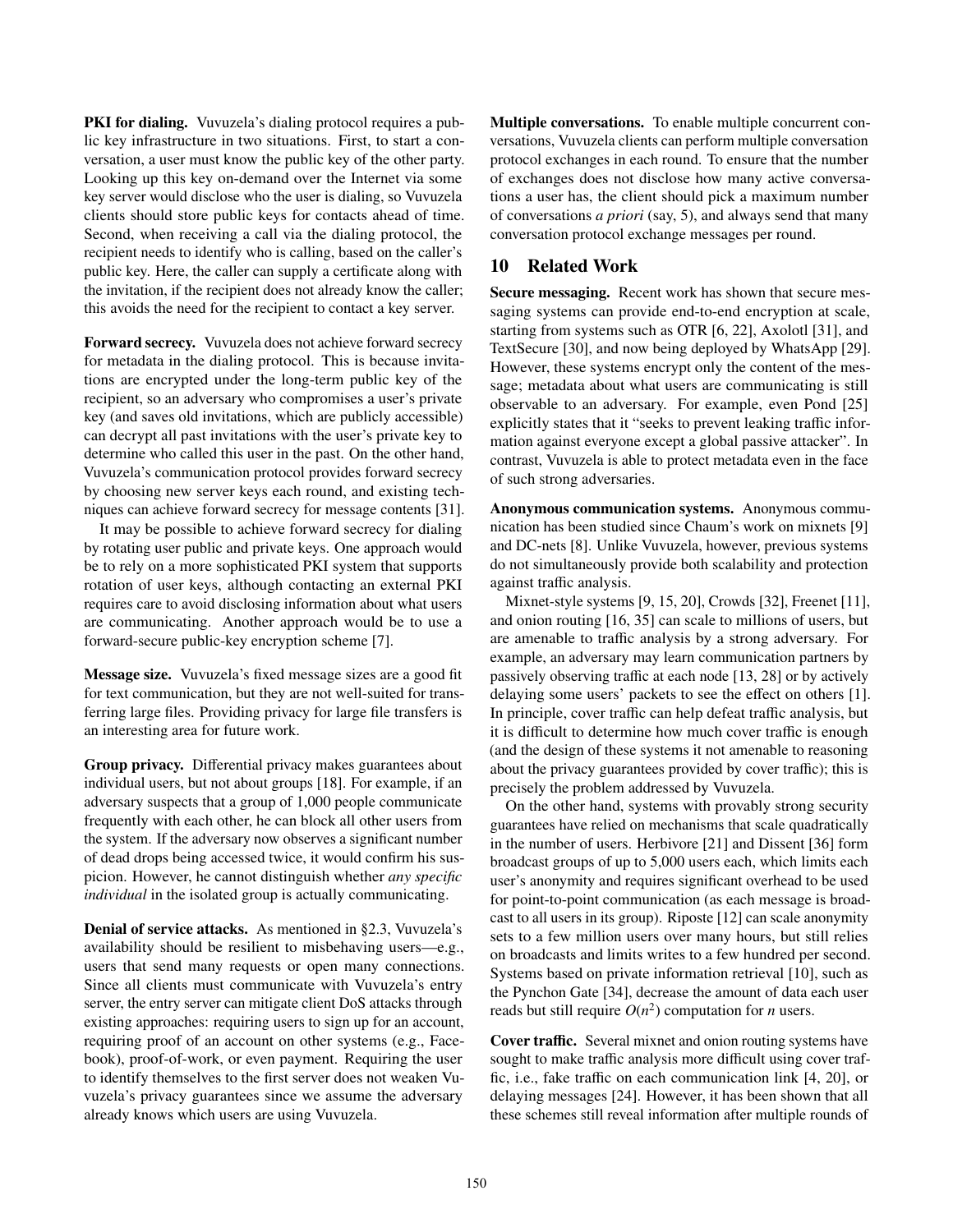observation [\[26\]](#page-15-8). To add sufficient noise to cover users for hundreds of thousands of rounds of communication, one would need tens of thousands of noise messages per link. The key insight in Vuvuzela is to *reduce the number of variables that an adversary can observe*, which subsequently allows Vuvuzela to add adequate noise (enough to provably protect hundreds of thousands of message exchanges) with an acceptable cost.

Differential privacy. Several authors have used a differentialprivacy-like approach to *analyze* existing anonymous communication schemes. However, to our knowledge, none have designed new schemes that minimize the amount of noise required, and none provide strong privacy over many rounds with similar performance. One key insight in Vuvuzela is that techniques used to *ensure* differential privacy, namely, adding Laplace noise, can be applied in practice to messaging systems (as long as the systems minimize the number of observable variable, so that reasonable amounts of noise can protect users over many rounds).

AnoA [\[2\]](#page-14-2) offers a theoretical framework for formalizing the privacy of protocols, but limits the analysis to one round, and does not say how one might achieve privacy in practice. In contrast, Vuvuzela's formalization captures many rounds, and Vuvuzela presents a new design that achieves strong privacy guarantees in a practical system.

Danezis [\[14\]](#page-15-7) uses a differential privacy over multiple rounds in a mixnet. However, he does not study how to reduce the amount of information leakage each round to make strong levels of privacy possible over hundreds of thousands of rounds.

## 11 Conclusion

Vuvuzela is the first system to scale private messaging to millions of users and tens of thousands of messages per second, while protecting against traffic analysis by a powerful adversary who can compromise all but one of the system's servers. Vuvuzela achieves this through a novel approach consisting of two steps. First, Vuvuzela's protocol is designed to clearly *identify and minimize the number of observable variables* in the system. Second, Vuvuzela's protocol hides these variables using *noise with quantifiable security properties*, leveraging tools from differential privacy. Together, these techniques let Vuvuzela achieve private messaging at a scale orders of magnitude higher than prior systems.

## Acknowledgments

Thanks to M. Frans Kaashoek, Nick Mathewson, David Wolinsky, and Ben Yuan for feedback that helped improve this paper. Thanks also to the anonymous reviewers, and to our shepherd, Michael Walfish. This work was supported by NSF awards CNS-1053143 and CNS-1413920, and by Google.

## <span id="page-14-1"></span>A Proof of Theorem [1](#page-8-1)

In this appendix, we prove Theorem [1](#page-8-1) from Section [6.2,](#page-8-3) which states that adding noise  $N_1 \sim \lceil \max(0, \text{Laplace}(\mu, b)) \rceil$  to the

dead drop count  $m_1$  and  $N_2 \sim [\max(0, \text{Laplace}(\frac{\mu}{2}, \frac{\nu}{2}))]$  to  $m_2$ <br>provides differential privacy. We begin by looking at the effect provides differential privacy. We begin by looking at the effect of this form of noise on a single variable *x*, then examine *m*<sup>1</sup> and  $m_2$  together.

**Lemma 3.** Consider the algorithm  $M(x)$  that adds noise  $N \sim$  $\lceil \max(0, \text{Laplace}(\mu, b)) \rceil$  to a value  $x \geq 0$ . Then *M* is  $(\varepsilon, \delta)$ differentially private with respect to changes of up to *t* in *x*, for parameters  $\varepsilon = \frac{t}{b}$  and  $\delta = \frac{1}{2} \exp\left(\frac{t-\mu}{b}\right)$ .

*Proof.* We will show the result for noise *N*  $\sim$  $max(0, Laplace(\mu, b))$  without the ceiling, since postprocessing the result of a differentially private function (in this case rounding it up) keeps it differentially private [\[18\]](#page-15-9).

Consider  $x, y \ge 0$  such that  $|x - y| \le t$ , and let  $z = \max(x, y)$ . For any set  $T \subseteq (z, \infty)$ ,  $Pr[x + N' \in T] \le e^{\varepsilon} Pr[y + N' \in T]$  by properties of the Landace distribution (Theorem 3.6 in [181]). In properties of the Laplace distribution (Theorem 3.6 in [\[18\]](#page-15-9)). In particular, to reach values in *T*, *N* ′ has to add positive noise to both *x* and *y*, and the shape of the Laplace distribution ensures that these probabilities are within a factor of  $e^{\varepsilon}$  for  $\varepsilon = \frac{t}{b}$ .

On the other hand,

$$
\begin{aligned} \Pr[x + N' \le z] &\le \Pr[x + N' \le x + t] = \Pr[N' \le t] \\ &= \Pr[\text{Laplace}(\mu, b) \le 2] \\ &= \frac{1}{2} \exp\left(\frac{t - \mu}{b}\right) = \delta \end{aligned}
$$

Thus for any arbitrary set of values *S* , we have

$$
\Pr[x + N' \in S] = \Pr[x + N' \in S \cap (-\infty, z]]
$$
  
+ 
$$
\Pr[x + N' \in S \cap (z, \infty)]
$$
  

$$
\leq \delta + \Pr[x + N' \in S \cap (z, \infty)]
$$
  

$$
\leq \delta + e^{\epsilon} \Pr[y + N' \in S \cap (z, \infty)]
$$
  

$$
\leq \delta + e^{\epsilon} \Pr[y + N' \in S]
$$

□

In the conditions of Theorem [1,](#page-8-1) an adversary can observe both  $m_1$  and  $m_2$ , and we add noise separately to each of them, with Laplace distribution parameters  $(\mu, b)$  for  $m_1$  and  $(\frac{\mu}{2}, \frac{b}{2})$ <br>for  $m_2$ ,  $|m_1|$  changes by at most 2 when we modify the action of for  $m_2$ .  $|m_1|$  changes by at most 2 when we modify the action of one user in one round, and |*m*2| changes by at most 1. Thus, the overall mechanism provides privacy parameters  $\varepsilon = \frac{2}{b} + \frac{2}{b} = \frac{4}{b}$ and  $\delta = \frac{1}{2} \exp\left(\frac{2-\mu}{b}\right) + \frac{1}{2} \exp\left(\frac{1-\mu/2}{b/2}\right)$ *b*/2  $= \exp\left(\frac{2-\mu}{b}\right).$ 

#### References

- <span id="page-14-0"></span>[1] A. Back, U. Möller, and A. Stiglic. Traffic analysis attacks and trade-offs in anonymity providing systems. In *Proceedings of the Workshop on Information Hiding*, pages 245–257, Pittsburgh, PA, Apr. 2001.
- <span id="page-14-2"></span>[2] M. Backes, A. Kate, P. Manoharan, S. Meiser, and E. Mohammadi. AnoA: A framework for analyzing anonymous communication protocols. In *Proceedings of the 26th IEEE Computer Security Foundations Symposium*, pages 163–178, New Orleans, LA, June 2013.